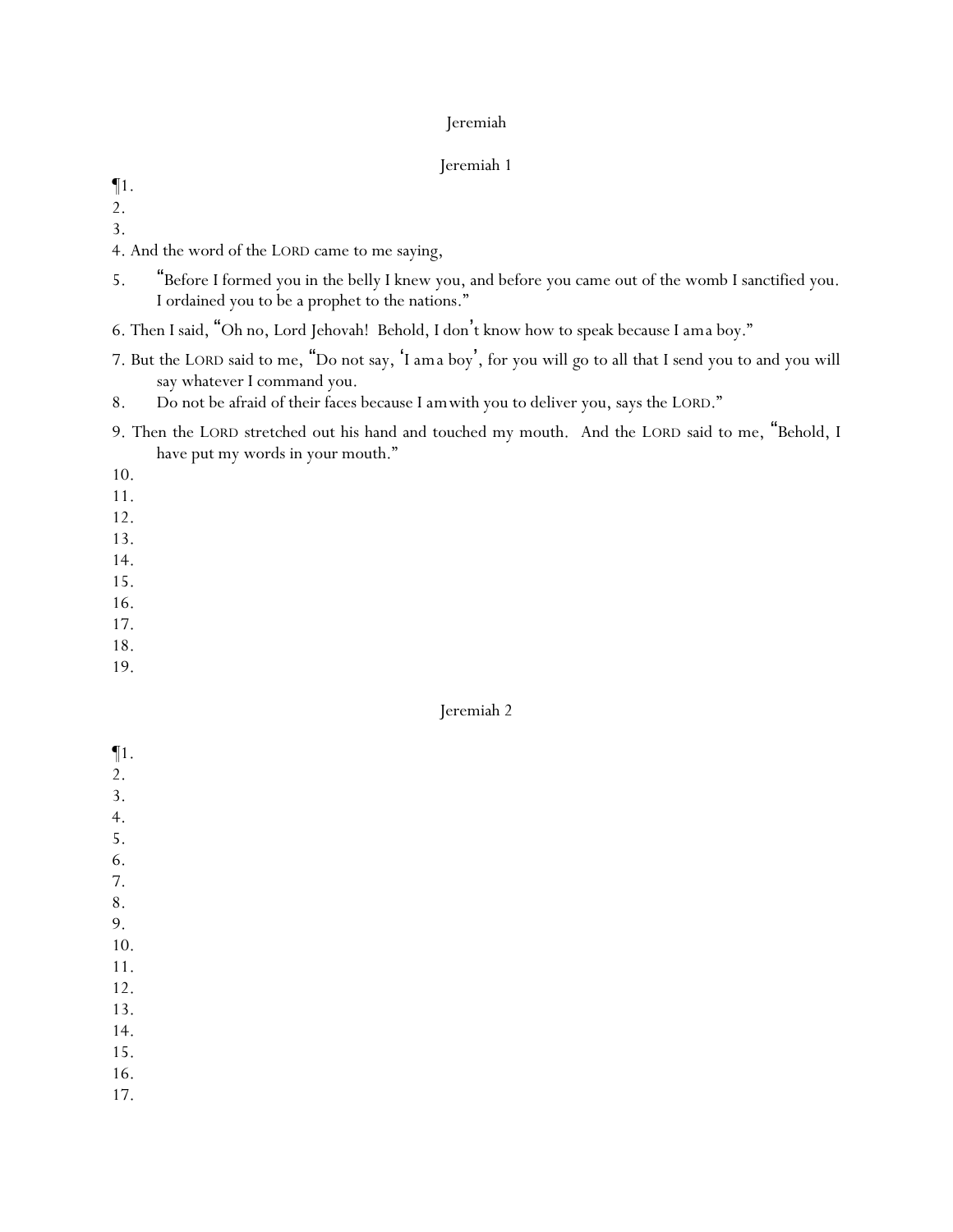- 18.
- 19.
- 20.
- 21.
- 22.
- 23.
- 24.
- 25.
- 26.
- 27.
- 28. 29.
- 30. In vain have I smitten your children; they received no correction. Your own sword has devoured your prophets, like a destroying lion.
- 31.
- 32.
- 33.
- 34.

# 35. But you say, "Since I am innocent, His anger is surely turned away from me." Watch me! I will bring you to judgment for saying, "I have not sinned."

36.

37.

## Jeremiah 3

*\*in the book we have an exclamation after come back to me! says the Lord.*

- ¶1. It is said, "If a man puts away his wife, and she goes from him and becomes another man's, will he return to her again? Would not that land be greatly polluted?" But you have played the whore with many lovers; yet, come back to me, says Jehovah.
- 2. Lift up your eyes to the heights and see! Where have you not been lain with? By the roads have you waited for them like an Arab in the desert, and you have made the land polluted with your whoredoms and your evil deeds.
- 3. That is why plentiful showers and spring-rain have not come. Yet, you have the forehead of a whorish woman! You refuse to be ashamed.
- 4.
- 5.
- 6. And Jehovah said to me in the days of Josiah the King, "Have you seen what backsliding Israel has done? She goes up on every high mountain and under every green tree, and plays the harlot there.
- 7. And I said, after she did all these things, 'Come back to me,' but she did not come back, and her treacherous sister Judah saw it.
- 8. And I saw, when for all the times that backsliding Israel committed adultery I had put her away and given her a bill of divorce, that her treacherous sister Judah was not afraid, and she also went and played the harlot.
- 9.

10.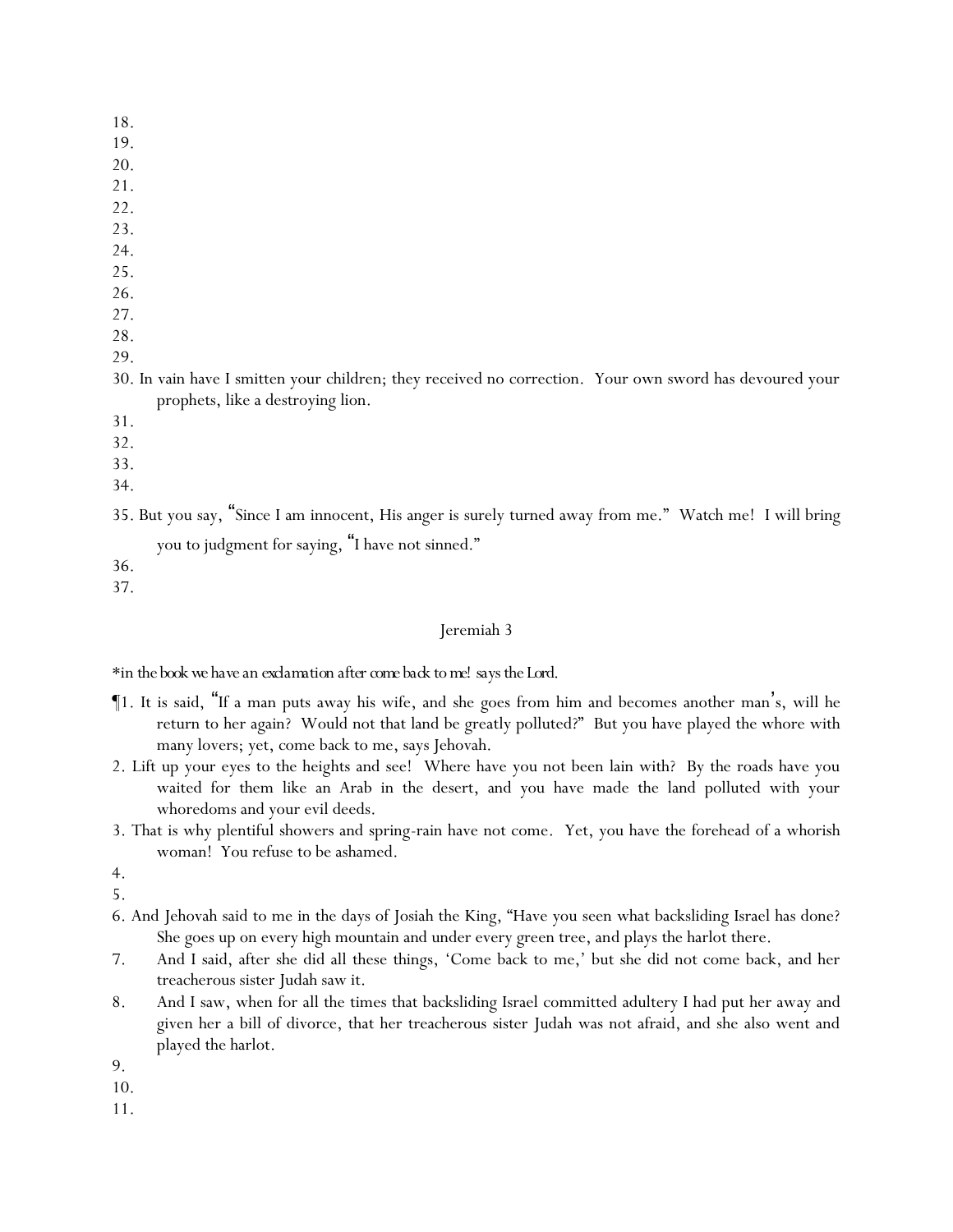- 12. Go and proclaim these words toward the north, and say," Return, O backslidden Israel, says Jehovah! My face will no longer frown on you, for I am merciful, says Jehovah. I will not stay *angry* forever.
- 13. Only acknowledge your sin, that you have rebelled against Jehovah your God, and have dispersed your ways to strangers under every green tree, and have not obeyed my voice, says Jehovah.
- 14. Come back, O wayward children, says Jehovah, for I am married to *y*ou! And I will take *y*ou, one from a city and two from a family, and I will bring *y*ou to Zion.
- 15. And I will give *y*ou shepherds after my own heart, and they will feed *y*ou knowledge and understanding.
- 16. And it shall come to pass in those days, when you multiply and bear fruit in the land, says Jehovah, that they will no longer say, 'The ark of the covenant of Jehovah!' It will not come to mind, neither will they remember it, nor will they miss it, nor will it be made again."
- 17. At that time, they will call Jerusalem the throne of Jehovah, and all the nations will be gathered to it, to Jerusalem, to the name of Jehovah, and they will no longer walk after the stubbornness of their evil heart.
- 18. In those days the house of Judah will walk with the house of Israel, and they will come together from the land of the north to the land which I gave *y*our fathers for an inheritance.
- 19. And so I said, "How should I put you in with the children and give you a desirable land, even the most beautiful inheritance of nations?" And I said, "You will call me, 'My Father', and you will not turn away from following me."
- 20. Surely, as a wife treacherously leaves her husband, so have *y*ou have dealt treacherously with me, O house of Israel, says Jehovah.
- 21.
- 22.
- 23.
- 24.
- 25.

- ¶1. If you would repent, O Israel, says Jehovah, return to me! And if you will put your abominations out of my sight, and not waver,
- 2. then you will take the oath, "as Jehovah lives", truthfully, justly, and uprightly, and the nations will bless themselves in Him, and in Him will they glory.
- 3. For thus says Jehovah to the men of Judah and Jerusalem: Break up your fallow ground, and do not sow among thorns.
- 4. Circumcise *y*ourselves to Jehovah and remove the foreskin of *y*our heart, O men of Judah and inhabitants of Jerusalem, lest my wrath comfort like fire and there be no one quench it, because of the evil of *y*our doings."

6.

7.

8.

9.

10.

11.

<sup>5.</sup> Shofar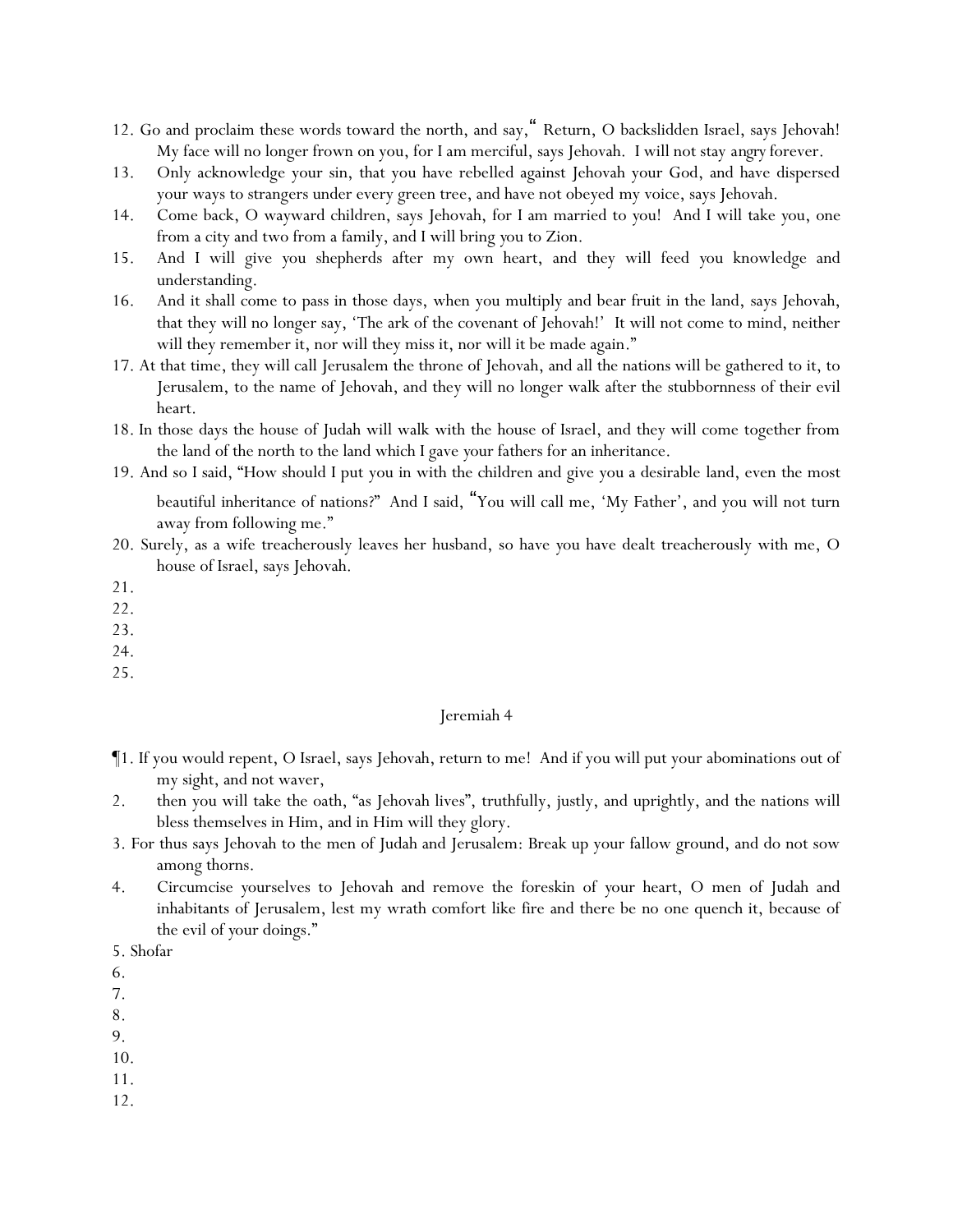- 14. Wash your heart from evil, O Jerusalem, so that you might be saved. How long will your vain thoughts lodge within you?
- 15.
- 16.
- 17.
- 18.
- 19.
- 20.
- 21.
- 22.
- 23. I looked at the land, and behold, it was formless and empty, and at the heavens, and they had no light.
- 24. I looked at the mountains, and behold, they were trembling, and all the hills shook.
- 25. I looked, and behold, there was no man, and every flying creature of the heavens had fled.
- 26. I looked, and behold, the fruitful land was a wilderness, and all its cities were broken down at the presence of the LORD, before His burning anger.
- 27. For thus says Jehovah: the whole land will be a waste; yet, I will not make a complete end.
- 28. For this, the land will mourn and the heavens above will become black, for I have spoken. I have purposed it, and I will not be moved to pity, nor will I turn back from it.
- 29. The entire city will flee from the noise of the horseman and the bowman, and they will go into the thickets, and they will climb upon the rocks. Every city will be forsaken, and there will not be one inhabitant in them.
- 30. When you are utterly destroyed, what will you do? For you clothe yourself in scarlet; you deck yourself with ornaments of gold; you accentuate your eyes with stibium. You are beautifying yourself in vain. *Your* paramours despise you; they seek your soul.
- 31. For I heard a voice like a woman travailing, anguish as one bearing her first child. *It is* the voice of the

daughter of Zion, gasping for breath, spreading out her hands, *crying*, 'Woe is me now! For my soul has fainted because of murderers.'"

#### Jeremiah 5

## ¶1.

2.

- 3. O LORD, are not your eyes upon the truth? You have stricken them, but they have not grieved; you have consumed them, but they have refused to receive correction. They have made their faces harder than a rock! They refuse to repent!
- 4.
- 5.
- 6.
- 7.
- 8. 9.
- 
- Aaron
- 10. Go up against her olive trees and destroy *them*, but do not bring about a complete end. Take away her branches, for they do not belong to the LORD.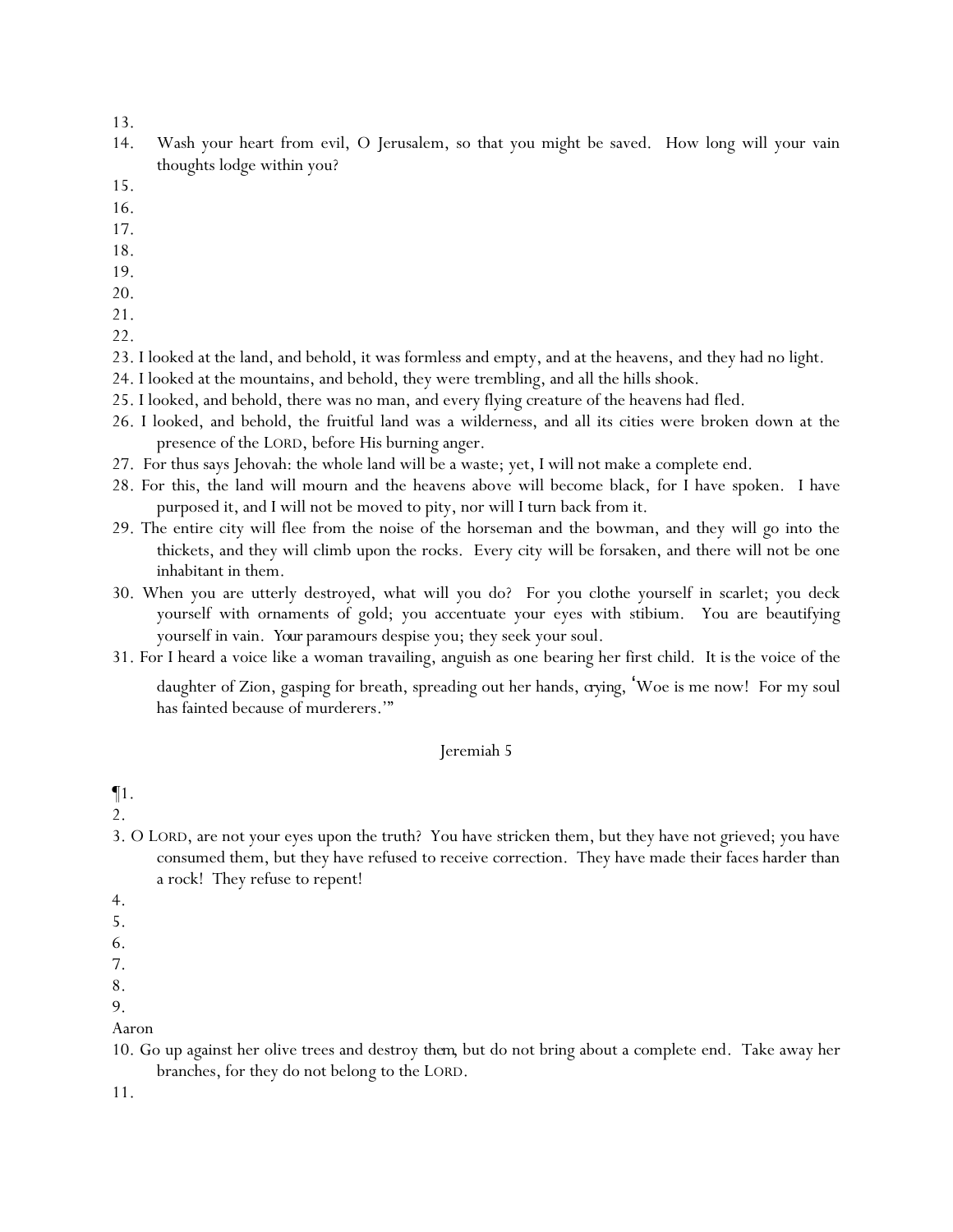- 13.
- 14.
- 15.

16.

17.

Aaron

18. Yet even in those days, says the Lord, I will not make a complete end of you.

- 19.
- 20.
- 21.
- 22.
- 23.
- 24. 25.
- 26.
- 27.
- 28.
- 29.
- 30.

31. The prophets prophesy falsely, and the priests rule by their guidance, and my people love it that way! But what will they do at the end of it?

#### Jeremiah 6

- ¶1. Shofar 2. 3. 4.
- 5.
- 6.
- 7.
- 8.
- 9.
- 10.
- 11.
- 12.
- 13.
- 14.

15. They will be put to shame because they committed abomination; yet, they will not feel ashamed at all. Indeed, they do not know how to blush. Therefore, they will fall among those who fall when I visit them; they will be overthrown, says Jehovah. [*used as a reference only. identical with 8:12*]

16. Thus says Jehovah: "Stand in the ways and look, and ask for eternal paths, where this, the good way is, and walk in it, and *y*ou will find rest for *y*our souls." But they said, "We will not walk *in it*!"

17.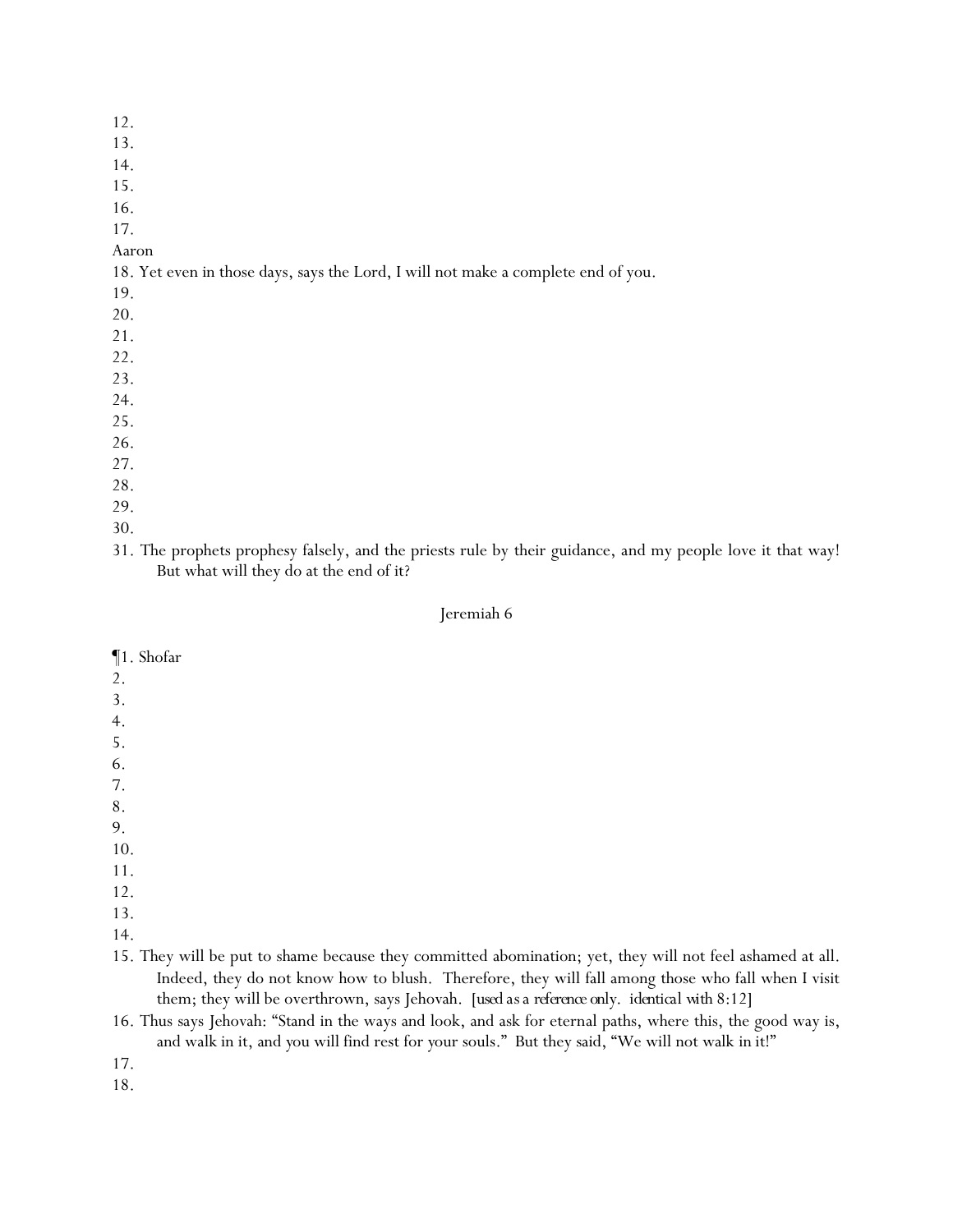- 19. Hear, O earth! Behold, I will bring evil on this people, the fruit of their thoughts, because they have not attended to my words, and they have rejected my law.
- 20.
- 21.
- 22.
- 23. Cp. 50:42
- 24.
- 25.
- 26.
- 27.
- 28.
- 29.
- 30.

- ¶1.
- 2.
- 3.
- 4. Do not trust these lying words: "The temple of the LORD! The temple of the LORD! The temple of the LORD!
- 5.
- 6.
- 7.
- 8. Behold, you are trusting yourselves to lying words, that cannot benefit *you*.
- 9. Will *y*ou steal, murder, and commit adultery, and swear falsely, and burn incense to Baal, and walk after other gods whom *y*ou do not know,
- 10. and then come and stand before me in this house, which is called by my name, and say, "We were saved so that we might do all these abominations"?
- 11. Is this house, which is called by my name, become a den of robbers in *y*our eyes? Behold, I myself have seen it, says Jehovah!
- 12. But go now to my place which was in Shiloh, where I made my name to dwell at the first, and see what I did to it because of the wickedness of my people Israel.
- 13.

14. which is called by my name

- 15.
- 16.
- 17.
- 18.
- 19.
- 20.
- 21.
- 22.
- 23.
- 24.
- 25.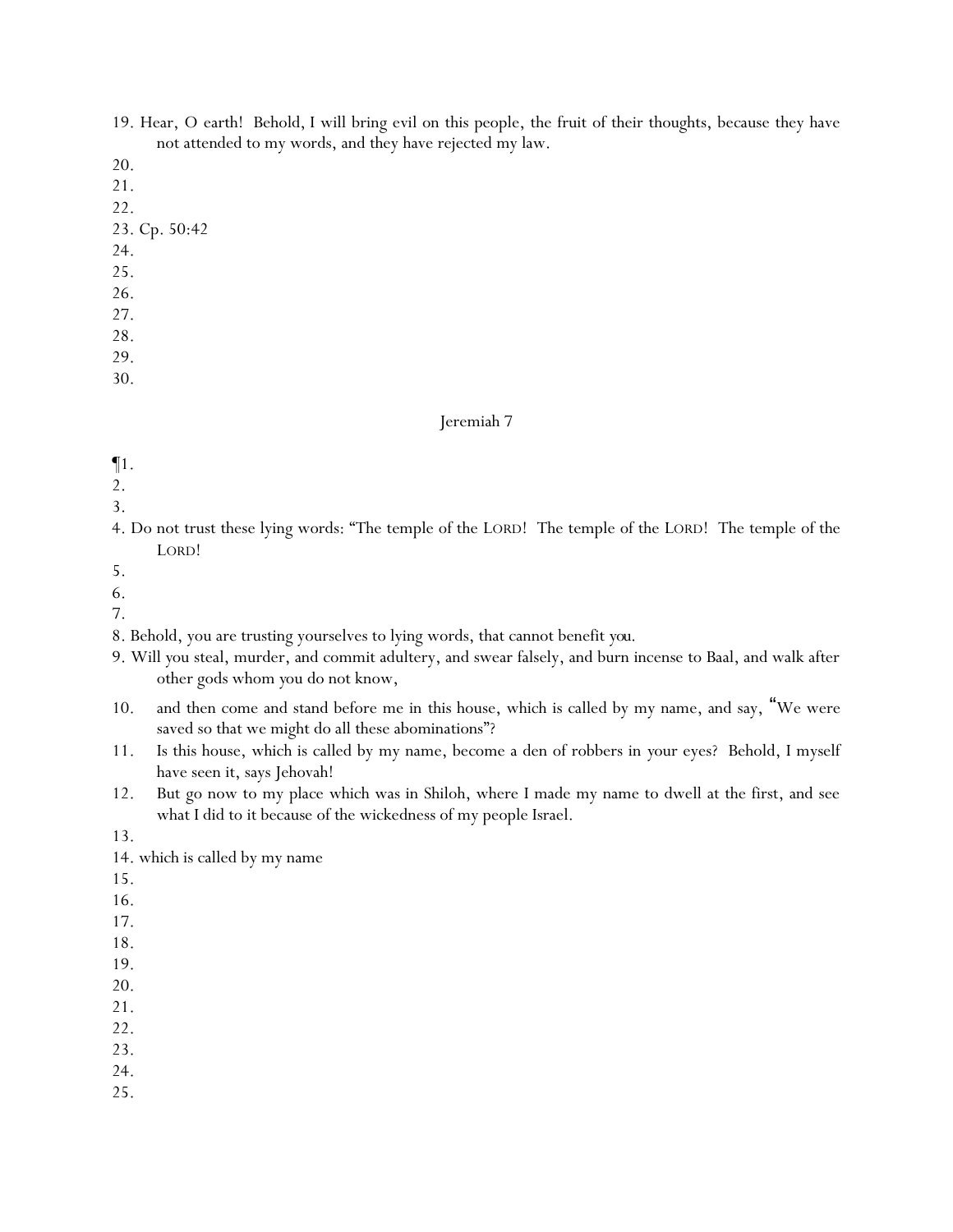27.

28. This is a nation that obeys not the voice of the LORD their God, nor receives correction. Truth has perished, and it is cut off from their mouth.

29.

- 30.which is called by my name
- 31.
- 32.
- 33.
- 34.

#### Jeremiah 8

¶1.

- 2.
- 3.
- 4.
- 5.
- 6.
- 7.
- 8.
- 9.
- 10.
- 11.

## [identical with 6:15, *we have not referenced or used anywhere*]

- 12. They will be put to shame because they committed abomination; yet, they will not feel ashamed at all. Indeed, they do not know how to be ashamed. Therefore, they will fall among those who fall. In the time of their visitation, they will be overthrown, says Jehovah.
- 13.
- 14.
- 15.
- 16.
- 17.
- 18.
- 19.
- 20.
- 21.

# 22.

## Jeremiah 9

¶1.

- 2.
- 3. And they bend their tongue for deceit, as *they bend* their bow, and they are not strong for truth in the land. Indeed, they proceed from evil to evil, and they do not know me, says Jehovah.

4.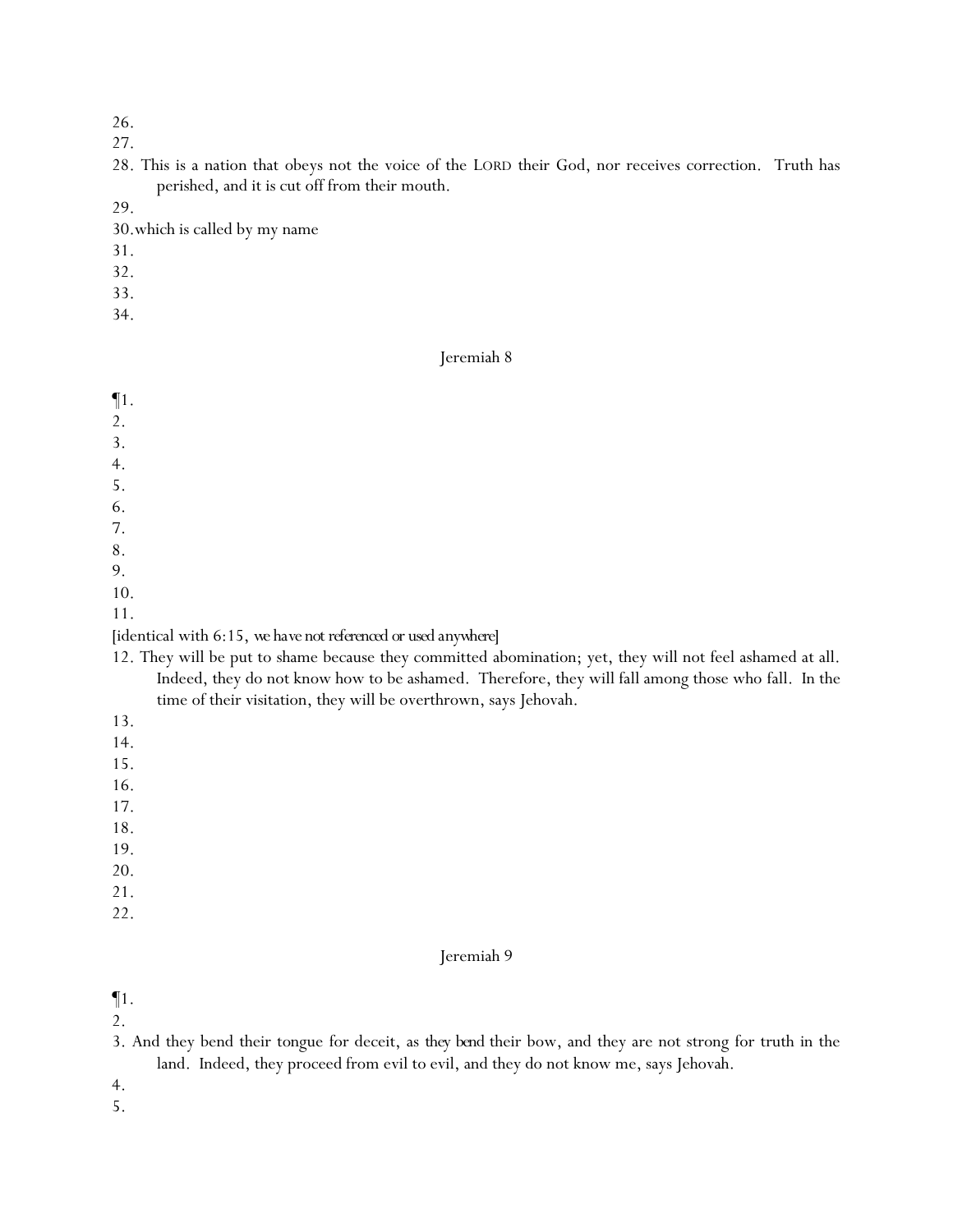6. 7.

8. Their tongue is a deadly arrow; he speaks deceit with his mouth. He speaks peaceably with his neighbor, but in his heart, he is setting his ambush.

9.

10. Wolves [not jackals]

11.

- 12. Who is the wise man who understands this, and to whom has the mouth of Jehovah spoken, that he might declare it? Why is the land perished and burnt like a desert that no one traverses?
- 13. Therefore, Jehovah says, "*It is* because they forsook my law which I set before them, and did not heed my voice, and would not walk in it.
- 14. But they followed the stubbornness of their own heart, and Baalim, which their fathers taught them.
- 15. Therefore, thus says the LORD of Hosts, God of Israel: Behold, I will make this people eat wormwood and make them drink poisonous water,
- 16. and I will scatter them among the nations that neither they nor their fathers have known, and I will send the sword after them until I have consumed them."
- ¶17. Thus says the LORD of Hosts: "Consider, and call for the wailing women, that they may come, and send for the skilled women, that they may come! 17.

18.

- 19.
- 20.
- 21.
- 22.
- 23. 24.
- 25. Behold, the days are coming, declares Jehovah, when I will punish all who are circumcised along with the uncircumcised:
- 26. Egypt, and Judah, and Edom, and the children of Ammon, and Moab, and all who have cut off the sides *of their hair*, who dwell in the wilderness, for all the nations are uncircumcised, and all the house of Israel are uncircumcised in heart.

#### Jeremiah 10

¶1.

2. Thus says the LORD: "Do not learn the way of the Gentiles, and do not be dismayed at the signs of heaven, for the Gentiles are dismayed at them.

- 6.
- 7. Who would not fear you, O King of the nations? For it is your due. For among all the wise men of the nations, and among all their kingdoms, there is none like you.
- 8. But they are altogether brutish and foolish; a stock is a doctrine of vanities.

<sup>3.</sup>

<sup>4.</sup>

<sup>5.</sup>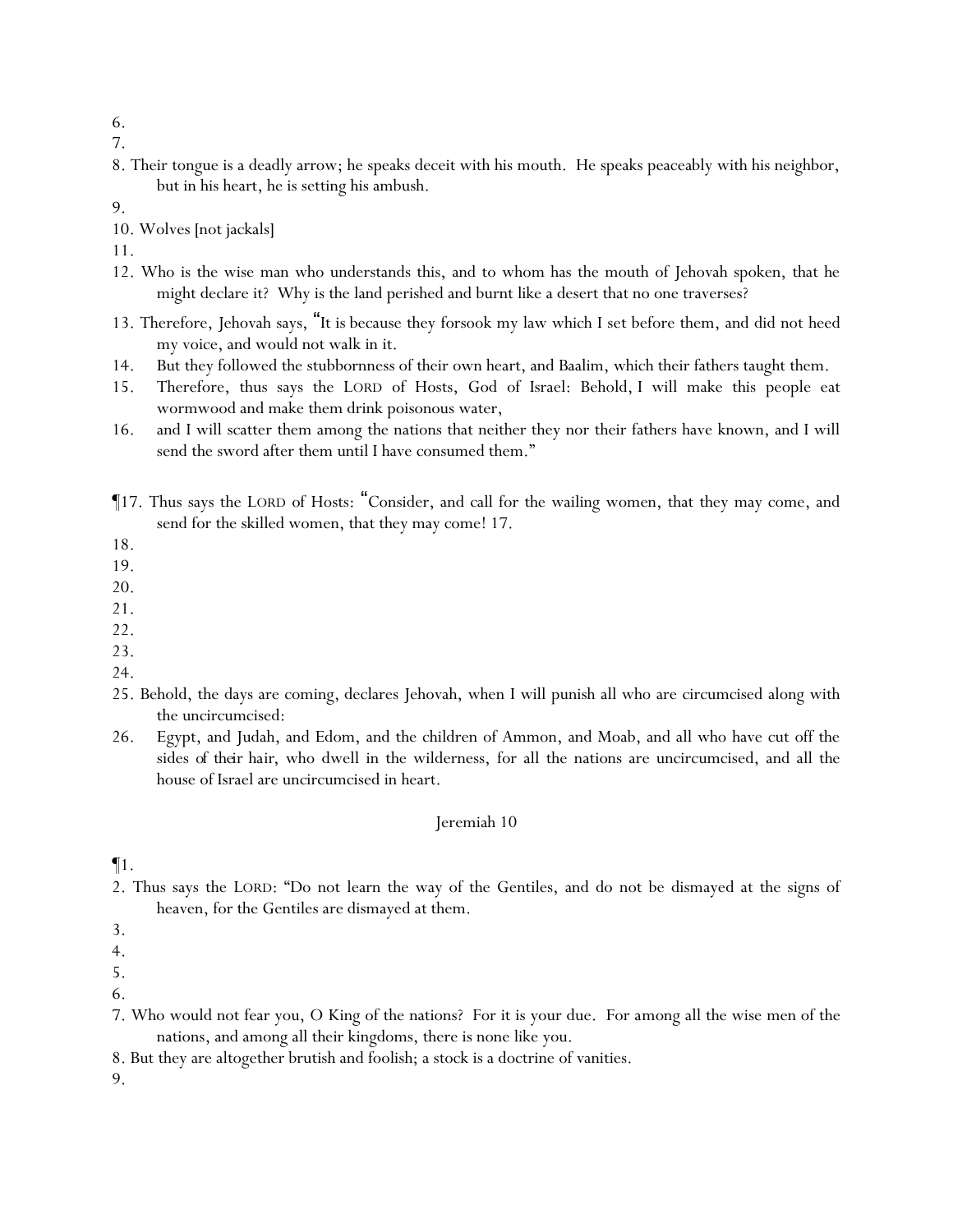10. But Jehovah is the true God; He is the living God and eternal King. At His anger, the earth will quake, and the nations will not be able to endure His indignation.

- 12.
- 13.
- 14. Every man is brutish in knowledge; every refiner is put to shame by *his* idol, for his molded image is a lie, and there is no spirit in them.
- 15. They are vanity, the workmanship of contemptible men. In the time of their visitation, they will perish.
- 16. The portion of Jacob is not like them, for He is the Molder of everything, and Israel is the rod of His inheritance. The LORD of Hosts is His name.<sup>1</sup>

- 18.
- 19.
- 20. My tabernacle is ruined, and all my cords are broken. My children have left me and are not. There is no one to pitch my tent any more and raise up my curtains,
- 21. for the shepherds became brutish and did not seek Jehovah. Therefore, they have not prospered, and all their flock is scattered.
- 22. Wolves [not jackals]
- 23.
- 24.
- 25. Pour out your wrath on the nations who do not know you, and on the families of men who do not call on your name, for they have devoured Jacob; yea, they have devoured and consumed him, and they have made his dwelling place desolate.

- ¶1.
- 2.
- 3. and say to them, 'Thus says Jehovah, God of Israel: Cursed be the man who does not obey the words of this covenant
- 4. which I commanded *y*our fathers in the day I brought them out of the land of Egypt, out of the iron furnace, saying, "Obey my voice and do them, according to all that I command *y*ou, and *y*ou will be my people, and I will be *y*our God.
- 5.
- 6.
- 7.
- 8.
- 9.
- 10.
- 11.
- 12.
- 13.
- 14.
- 15. What right does my beloved have in my house, committing her lewdness? Those many sacrifices of flesh will do you no good,<sup>2</sup> for you celebrate your evildoing.

<sup>11.</sup>

<sup>17.</sup>

 $<sup>1</sup>$  Cp. Jeremiah 51:15–17.</sup>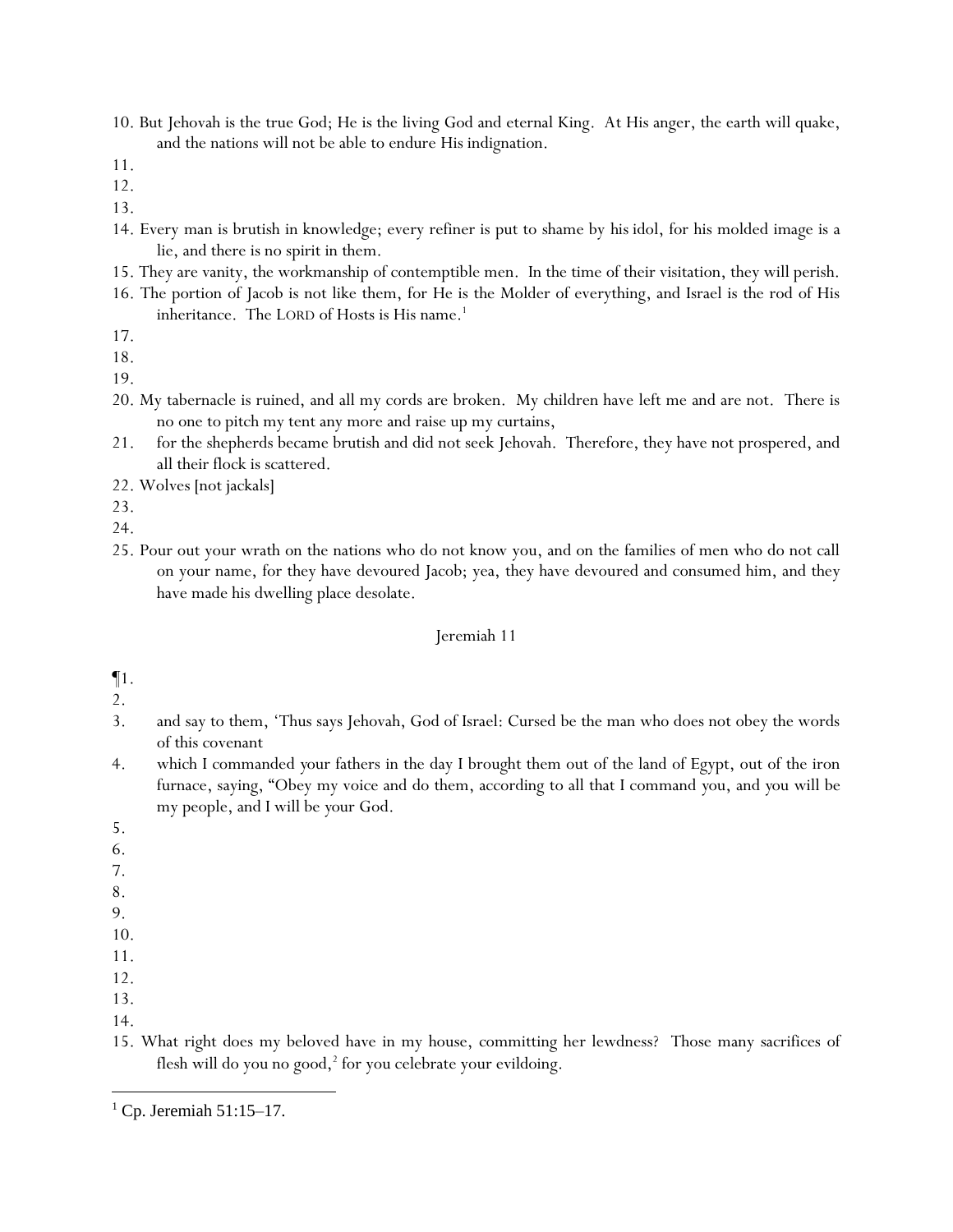- 16. The LORD called your name, "A beautiful green olive tree with good fruit." With the sound of a great tumult, He will set fire to her, and its branches will be consumed.
- 17. And the LORD of Hosts who planted you has pronounced evil against you because of the evil that the house of Israel and the house of Judah have done to themselves, in burning sacrifices to Baal to provoke me to anger.
- 18. And the LORD gave me knowledge of it, and I knew. Then you showed me their deeds.
- 19. But I was like a gentle lamb brought to the slaughter, and I did not know they had made plans against me: "Let us destroy the tree with its fruit, and let us cut him off from the land of the living so that his name is remembered no more!"
- 20.
- 21.
- 22.
- 23.

- ¶1. You are righteous, O Jehovah, though I complain to you. Nevertheless, let me speak with you about your judgments. Why does the way of wicked men prosper? All those who deal treacherously are at ease.
- 2. You have planted them, and they have taken root; they grow and bear fruit. You are near in their mouth, but *you are* far from their hearts.
- 3.
- 4.
- Vince
- 5. If you have run with footmen, and they have wearied you, then how will you contend with the horses? And *if you are weary* in the land of peace *in which* you trust, how will you do in the swelling of Jordan?
- 6.
- 7. I forsook my house; I abandoned my heritage. I gave the dearly beloved of my soul into the hand of her enemies.

*not used only as a reference page 76*

8. My heritage is to me like a lion in a thicket; she has let out a roar against me. Therefore, I hate her.

- 9.
- 10. Many shepherds have destroyed my vineyard; they have trampled down my heritage; they have turned my precious heritage into a desolate wilderness.
- 11. They have made it a desolation; it mourns because of me, devastated. The whole land has been made desolate because there is not a man who lays it to heart.
- 12. Violent spoilers are come upon all the bare heights in the wilderness because the sword of Jehovah is devouring from one end of the land to the other. There is no safety for anyone.
- 13.

14.

- 15. And it shall come to pass after I have plucked them up that I will turn and have compassion on them, and I will restore them, each to his heritage and each to his land.
- 16. And it shall come to pass that if they will diligently learn the ways of my people, to swear by my name, "As Jehovah lives", the way they taught my people to swear by Baal, then they will be established in the midst of my people.
- 17. But if they will not listen, I will utterly pluck up and destroy that nation, says Jehovah.

<sup>2</sup> Hebrew uncertain.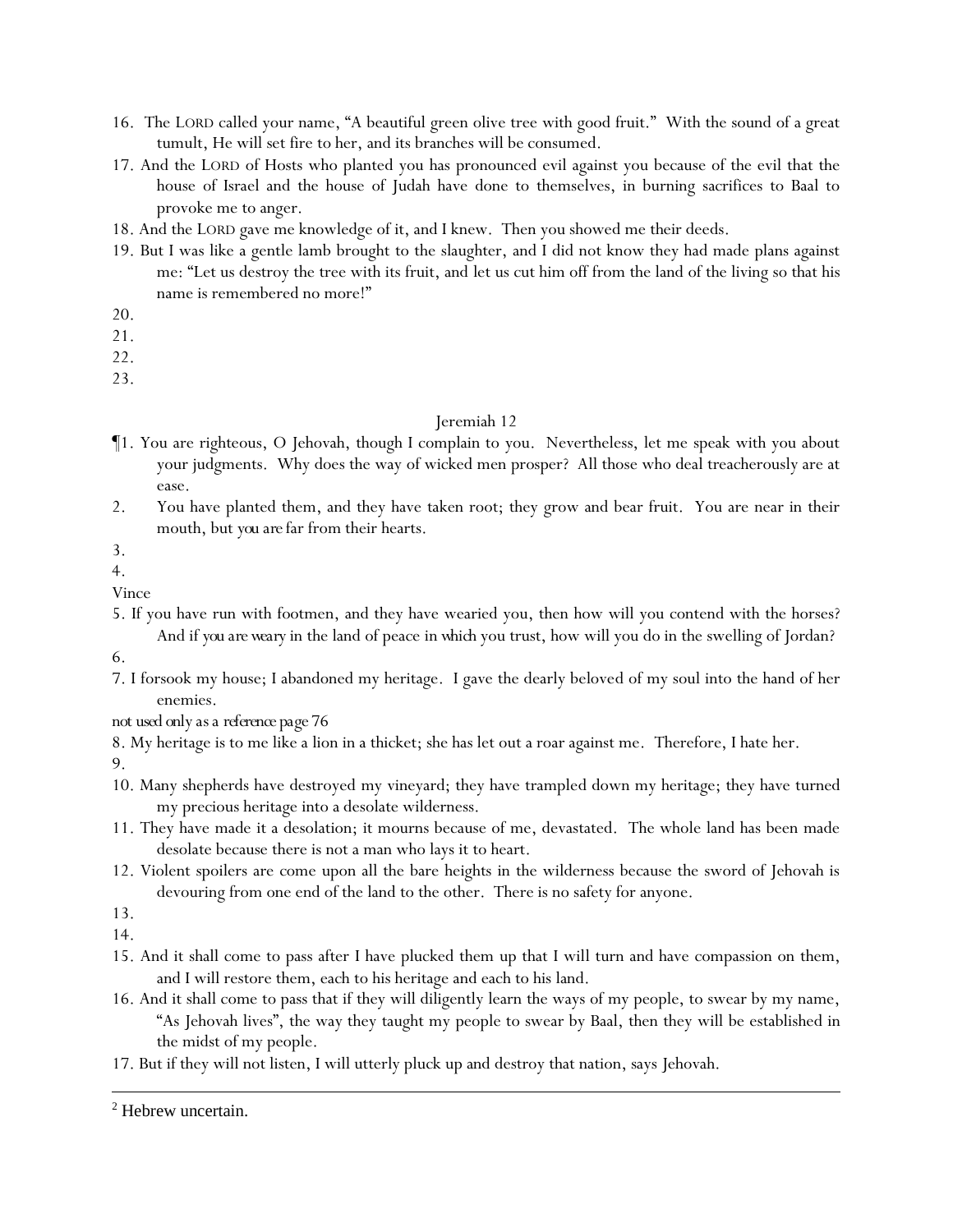- ¶1.
- 2.
- 3.
- 4.
- 5.
- 6.
- 7.
- 8.
- 9.
- 10. 11.
- 12.
- 13.
- 14.
- 15.
- 16.
- 17.
- 18.
- 19.
- 20.
- 21.
- 22.
- 23.
- 24.
- 25. 26.
- 27. Your adulteries and your neighings, your lewd whoredoms, are on the hills in the countryside. I see your abominations! Woe to you, Jerusalem! You will not be clean! When will it ever be?

## Jeremiah 14

- ¶1. 2. 3.
- 4.
- 5.
- 6. Wolves [not jackals]
- 7.
- 8.
- 9.

10.

11.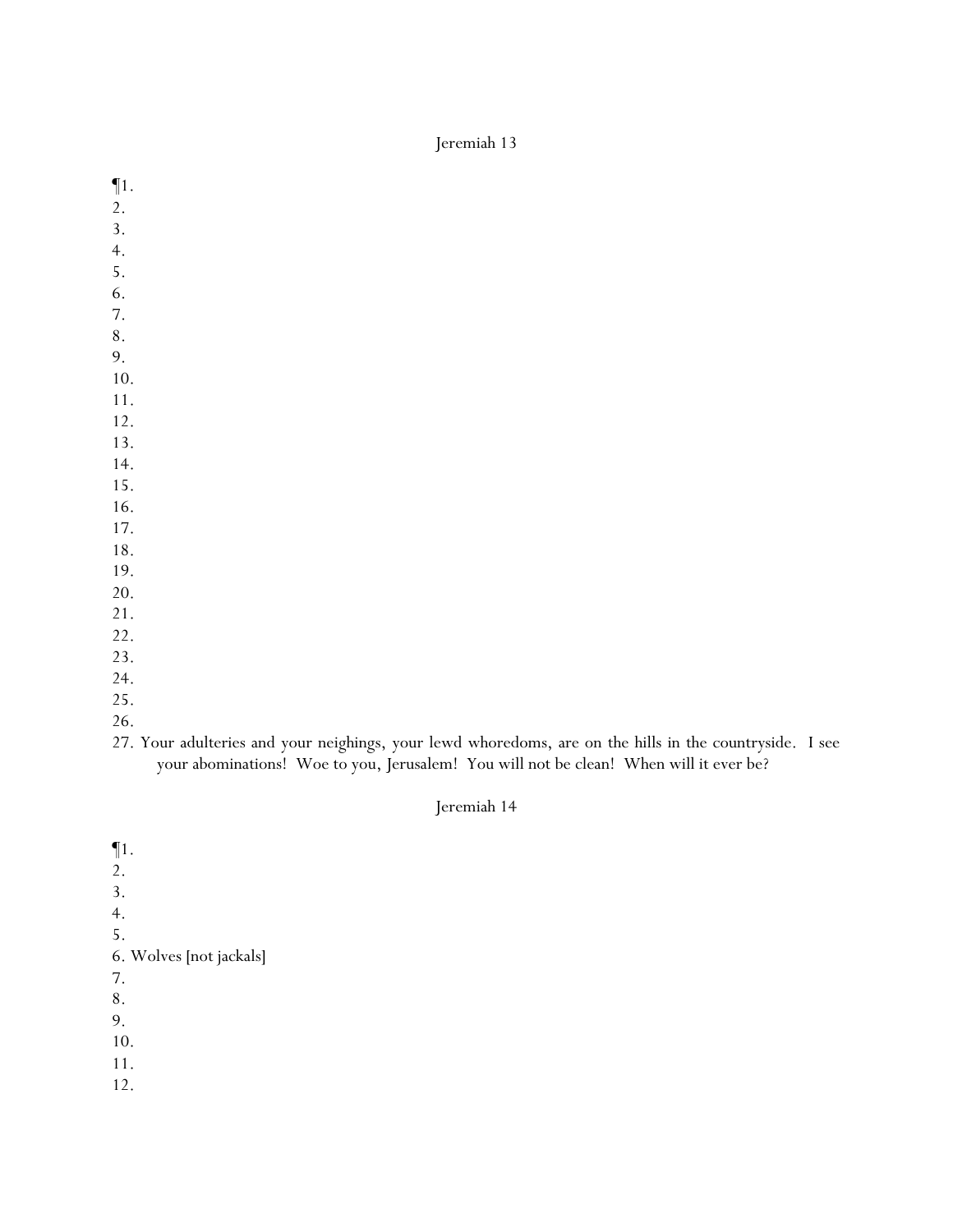13. Then I said, "Ah, my Lord, Jehovah! Behold, the prophets are telling them, '*Y*ou shall not see the sword, nor shall *y*ou have famine, but I will give *y*ou lasting peace in this place.'"

- 14. Then the LORD said to me, "The prophets are prophesying falsely in my name. I did not send them, nor did I give them commandment, nor have I spoken to them. Their vision is a lie, and their divination, and their idol, and their treachery!
- 15.
- 16.
- 17.
- 18.
- 19.
- 20.
- 21.
- 22.

| $\P1.$    |             |
|-----------|-------------|
| 2.        |             |
| 3.        |             |
| 4.        |             |
| 5.        |             |
| 6.        |             |
| 7.        |             |
| $\bf 8$ . |             |
| 9.        |             |
| 10.       |             |
| $11. \,$  |             |
| $12.$     |             |
| 13.       |             |
| 14.       |             |
| 15.       |             |
| 16.       |             |
| 17.       |             |
| $18. \,$  |             |
| 19.       |             |
| $20.$     |             |
| 21.       |             |
|           |             |
|           | Jeremiah 16 |
| $\P1.$    |             |
| 2.        |             |
| 3.        |             |
| 4.        |             |
| 5.        |             |
| 6.        |             |
| 7.        |             |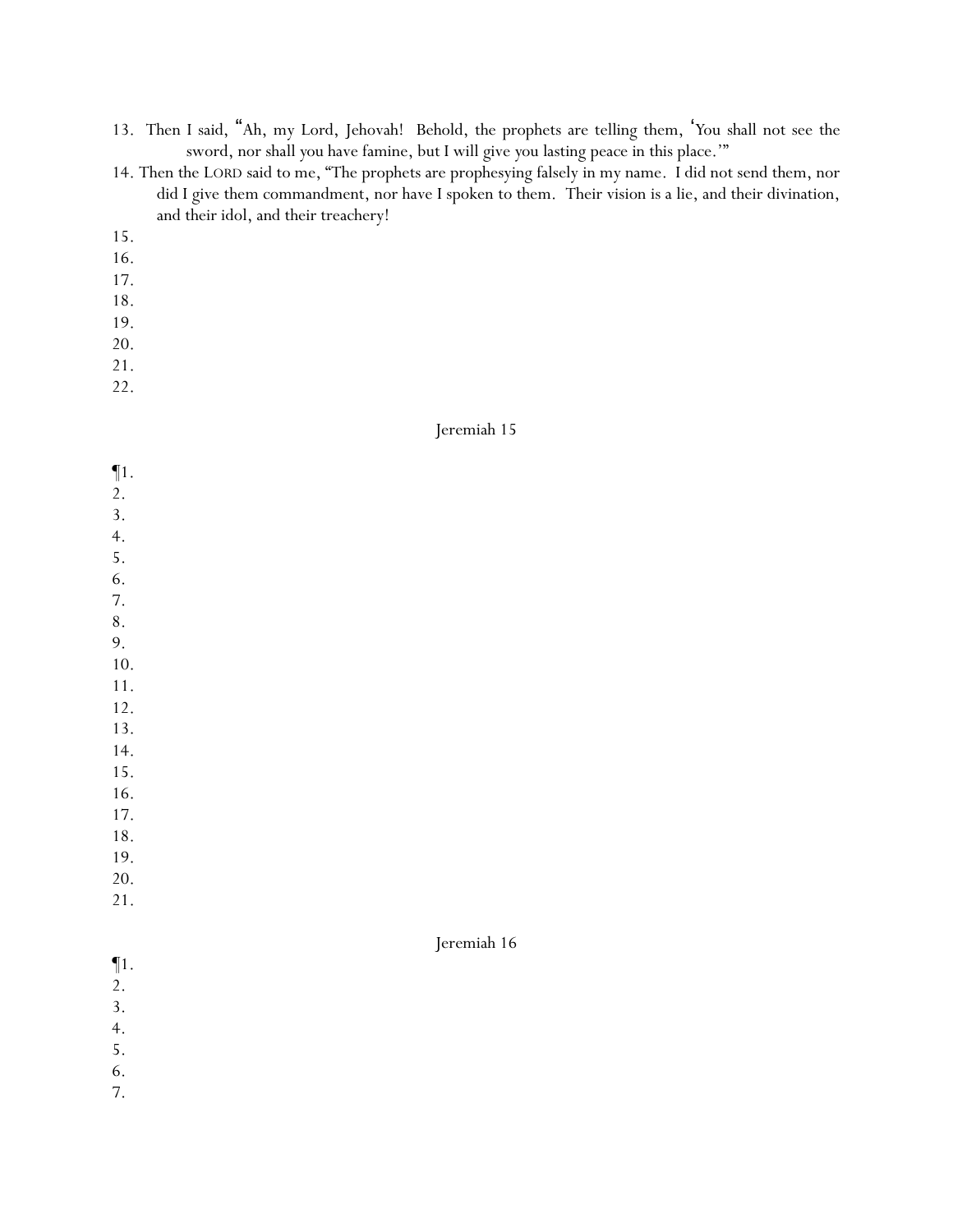- 9.
- 10.
- 11.
- 12.

13.

*Almost identical with 23:7–8 - checked*

- 14. Therefore, behold, the days are coming, says Jehovah, when it will no longer be said, "As Jehovah lives, who brought up the children of Israel from the land of Egypt,"
- 15. but "As Jehovah lives, who brought up the children of Israel out of land of the north and out of all the countries into which He had driven them." And I will bring them back to their land which I gave to their fathers.
- 16. Thus says Jehovah: Stand in the roads, and look, and ask for the eternal path, 'Where is it, the good way?' Then walk in it, and *y*ou will find rest for *y*our souls!" But they said, "We will not walk in it!"
- 17.
- 18.
- 19. O Jehovah! My strength and my stronghold! My refuge in the day of trouble! To you will come nations from the farthest reaches of earth, and they will say, "Our fathers inherited nothing but falsehood and vanity, and nothing in them is worthwhile."

20.

21.

#### Jeremiah 17

| $\P1.$           |  |  |  |
|------------------|--|--|--|
| 2.               |  |  |  |
| 3.               |  |  |  |
| 4.               |  |  |  |
| $\overline{5}$ . |  |  |  |
| 6.               |  |  |  |
| 7.               |  |  |  |
| 8.               |  |  |  |
| 9.               |  |  |  |
| 10.              |  |  |  |
| 11.              |  |  |  |
| 12.              |  |  |  |

## *not used*

13. O Hope of Israel! O Jehovah! All who forsake you will be put to shame. Those who turn aside will be written in the earth. For they have forsaken the fountain of living water, Jehovah.

14.

15.

16.

19.

20.

21.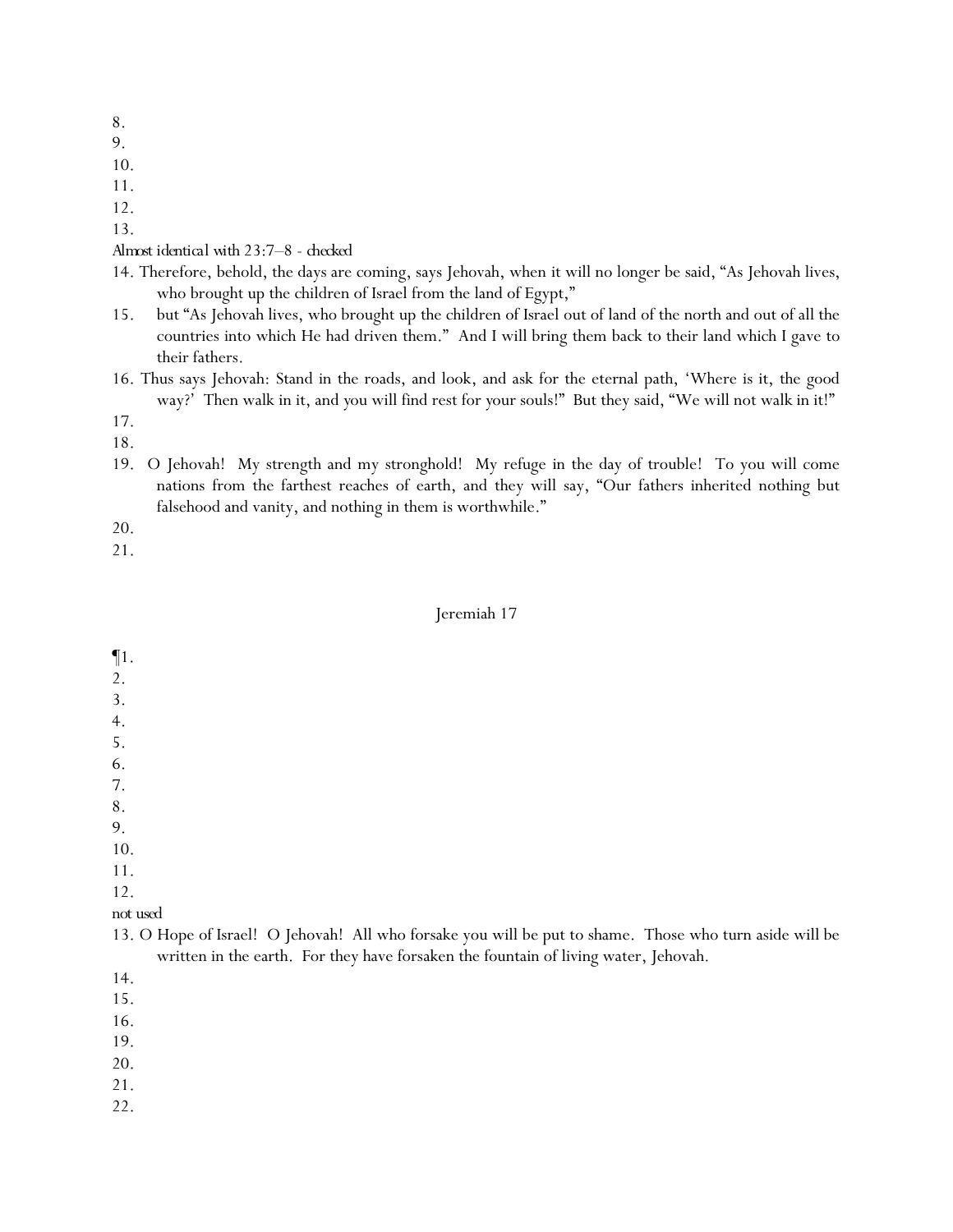- 23.
- 24.
- 25.
- 26.
- 27.

- ¶1.
- 2.
- 3.
- 4.
- 5.
- 6.
- 7. At some point, I may speak concerning a nation, or concerning a kingdom, that I will pluck it up, or tear it down, or destroy it,
- 8. but if that nation repents of its evil concerning which I spoke, then I will repent of the evil which I intended to do to it.
- ¶9. Or at some point, I may speak concerning a nation, or concerning a kingdom, that I will build up or plant it,
- 10. but if it does what is evil in my sight, not heeding my voice, then I will repent of the good that I had thought to do to it.

¶11.

12.

¶13. Therefore, thus says Jehovah: "Ask now among the nations who has heard of such things. The virgin Israel has done a very horrible thing."

14.

- 15.
- 16.
- 17.
- 18.
- 19.
- 20.
- 21.
- 22.
- 23.

## Jeremiah 19

¶1.

2.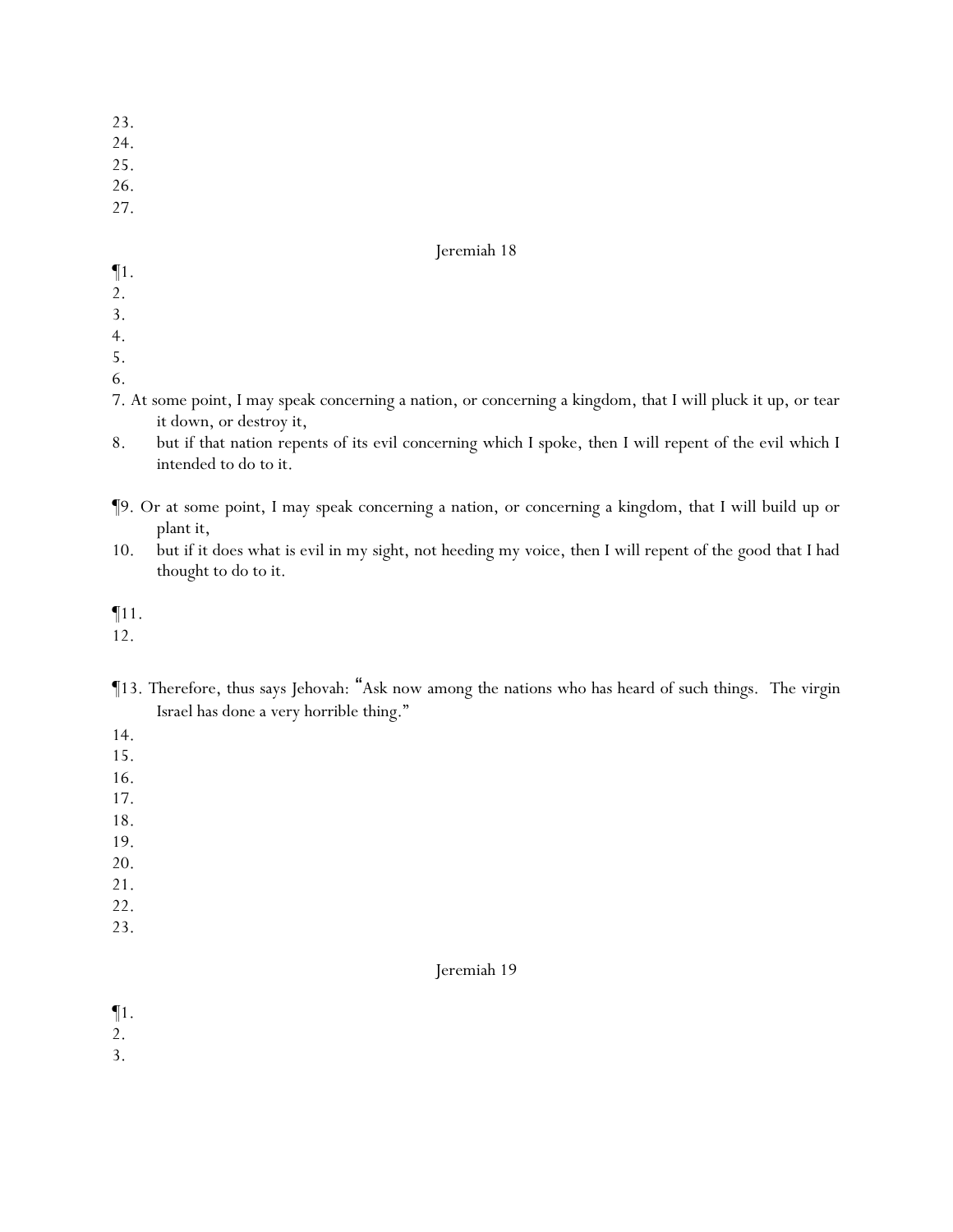- 4. They have forsaken me, and have estranged this place from me. They have burned incense in it to other gods, whom neither they, nor their fathers, nor the kings of Judah have known, and they have filled this place with the blood of innocents.
- 5. They have also built the high places of Baal, to burn their sons with fire as burnt offerings to Baal, which I did not command, and did not speak, nor did it come into my mind!
- 6.
- 7.
- 8.
- 9.
- 10.
- 11.
- 12.
- 13.
- 14.
- 15.
	-

- 1. And Pashur, son of Immer the priest, who was also chief ruler over the LORD 's house, heard Jeremiah prophesy these things.
- 2. And Pashur struck Jeremiah the prophet, and he put him in the stocks that were in the upper gate of Benjamin which was by the house of the LORD.
- 3. And it came to pass the next day that Pashur released Jeremiah from the stocks. And Jeremiah said to him, "Jehovah has not named you Pashur, but rather, Magor-missabib.<sup>3</sup>
- ¶4. For thus said Jehovah: 'Behold, I make you a terror<sup>4</sup> to yourself and to all your loved ones! And they shall fall by the sword of their enemies even as your eyes watch. And I will give all of Judah into the hand of the king of Babylon, and he shall lead them captive to Babylon, and strike them down with the sword.
- 5. And I shall deliver up all the wealth of this city, and all its products, and all its precious things, even all the treasures of the kings of Judah shall I hand over to their enemies, and they shall plunder them, and take them captive, and bring them to Babylon.
- 6. And you, Pashur, and all those who live in your house, shall go into captivity. And you shall go to Babylon, and there you shall die, and there you shall be buried – you and all your loved ones to whom you have prophesied with lies."
- ¶7. O Jehovah, you deceived me, and I was deceived! You are stronger than I, and you prevailed! I am in derision daily; everyone mocks me!
- 8. Whenever I speak, I cry out "Violence!", and I cry "Destruction!" But the word of the LORD became for me a reproach and ridicule every day!
- 9. So I said, "I will not mention Him or speak again in His name!" But it was like a fire burning in my heart, shut up in my bones. I wore myself out holding it in; I couldn't do it.

<sup>&</sup>lt;sup>3</sup> Terror on every side.

<sup>4</sup> *Magor* in Hebrew.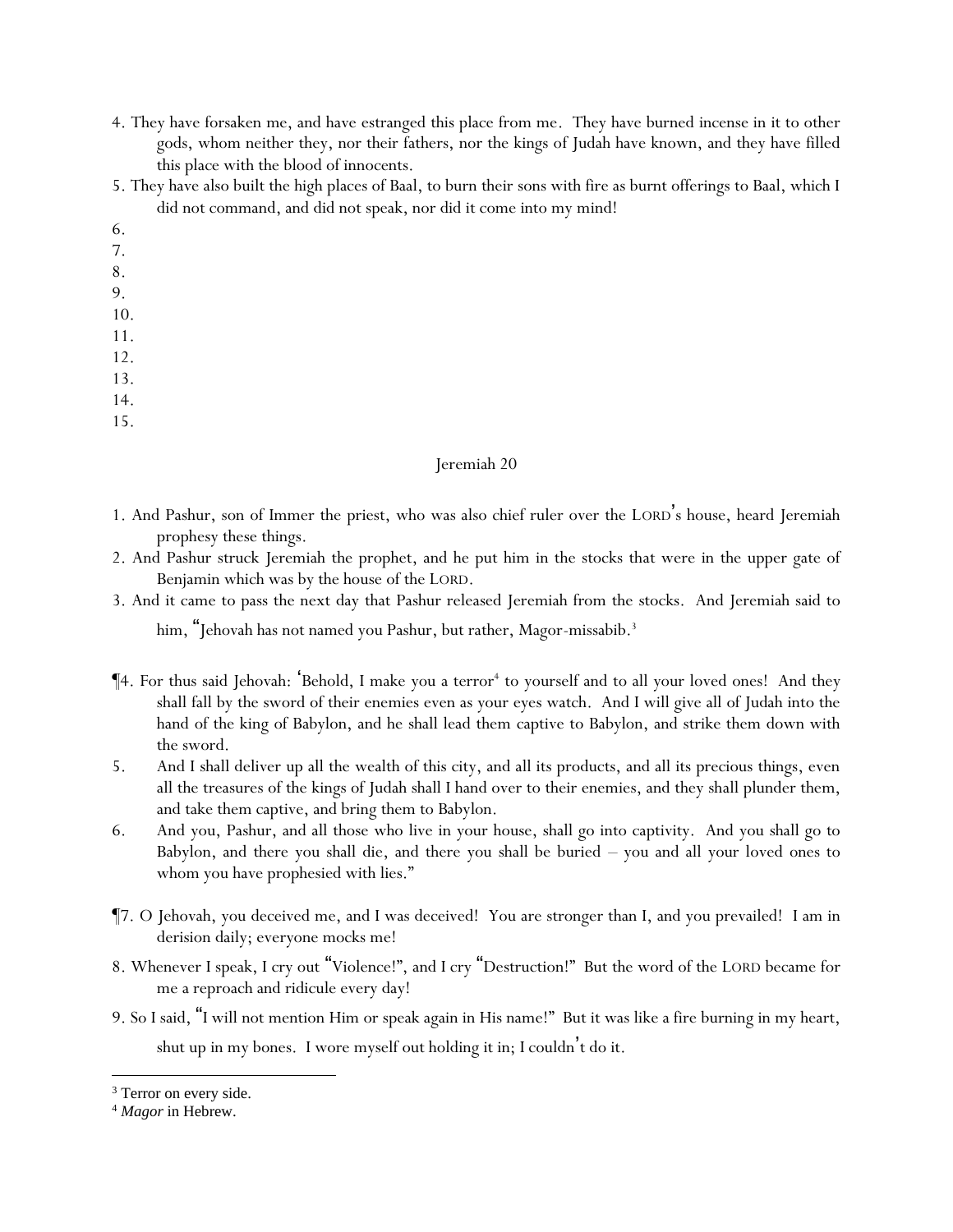- 10. For I heard the whispering of many, "*There is* terror on every side.<sup>5</sup> *Y*ou tell *it,* and we'll tell *it*." All my acquaintances were watching for my stumbling, *saying*, "Perhaps he will be enticed," and "Let's prevail over him," and "Let 's take our vengeance against him."
- 11. But Jehovah is with me like a terrifying mighty man. Therefore, my pursuers shall stumble, and not prevail! They shall be greatly ashamed because they did not succeed – an eternal reproach that shall not be forgotten.
- 12. And the LORD of Hosts tries the righteous, seeing the kidneys and the heart. Let me see your vengeance against them, for I have pled my cause before you.
- ¶13. Sing to Jehovah! Give praise to Jehovah! For He has delivered the soul of the poor out of the hand of the wicked.
- ¶14. Cursed be the day in which I was born, the day in which my mother bore me! Let it not be blessed!
- 15. Cursed be the man who brought my father tidings, saying, "A male child is born to you!", making him rejoice greatly.
- 16. Let that man be like the cities that Jehovah overturned, and had no pity. Let him hear a cry in the morning, and an alarm at midday,
- 17. who did not kill me from the womb or that my mother would have been my grave, and her womb forever pregnant.
- 18. Why did I come out of the womb to see trouble and sorrow, and my days be consumed with disgrace?

| $\P1.$   |  |             |  |
|----------|--|-------------|--|
| 2.       |  |             |  |
| 3.       |  |             |  |
|          |  |             |  |
| 4.<br>5. |  |             |  |
| 6.       |  |             |  |
| 7.       |  |             |  |
| 8.       |  |             |  |
| 9.       |  |             |  |
| 10.      |  |             |  |
| 11.      |  |             |  |
| 12.      |  |             |  |
| 13.      |  |             |  |
| 14.      |  |             |  |
|          |  |             |  |
|          |  | Jeremiah 22 |  |
|          |  |             |  |
|          |  |             |  |

¶1.

2.

<sup>5</sup> *Magor-missabib* in Hebrew.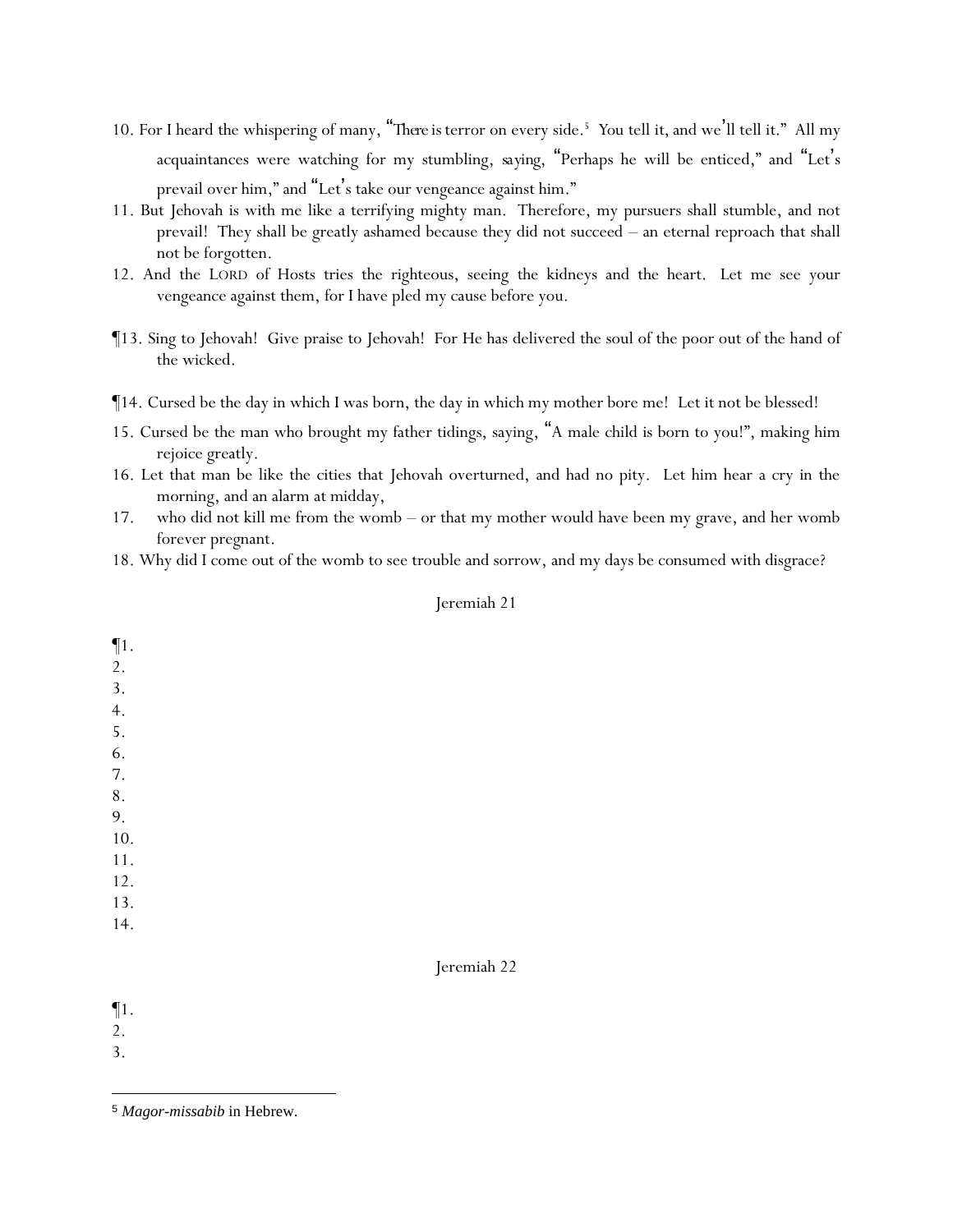- 4.
- 5.

|     | 6. For thus says Jehovah concerning the house of the King of Judah: "You are Gilead to me, the height of |
|-----|----------------------------------------------------------------------------------------------------------|
|     | Lebanon; yet, I will damn myself <sup>6</sup> if I do not make you a wilderness of uninhabited cities.   |
|     |                                                                                                          |
| 8.  |                                                                                                          |
| 9.  |                                                                                                          |
| 10. |                                                                                                          |

- 11.
- 12.
- 13.
- 14.

16. He judged the cause of the afflicted and poor. Then, it went well. Is this not to know me? says Jehovah.

17.

- 18.
- 19.
- 20.
- 21.
- 22.
- 23. 24.
- 25.
- 26.
- 27.
- 28.
- 29.
- 30.

#### Jeremiah 23

¶1.

- 3. "So, I will gather the remnant of my sheep out of all the countries to which I drove them, and I will bring them back to their fold, and they will be fruitful and multiply.
- 4. I will raise up shepherds for them, and they will feed them, and they will no longer be afraid, nor be dismayed, nor will any be missing," says Jehovah.
- ¶5. "Behold, the days are coming", says Jehovah, "when I will raise up for David a righteous Branch, and he will reign as King, and he will deal wisely and will execute justice and righteousness in the earth.
- 6. In his days, Judah will be saved and Israel will dwell securely, and this is his name which Jehovah will call him: Our Righteousness."

 $6$  Literally, " $-$  if I do not make..." The curse intended with this oath is so unthinkable  $-$  God's death and damnation – that it is not even uttered.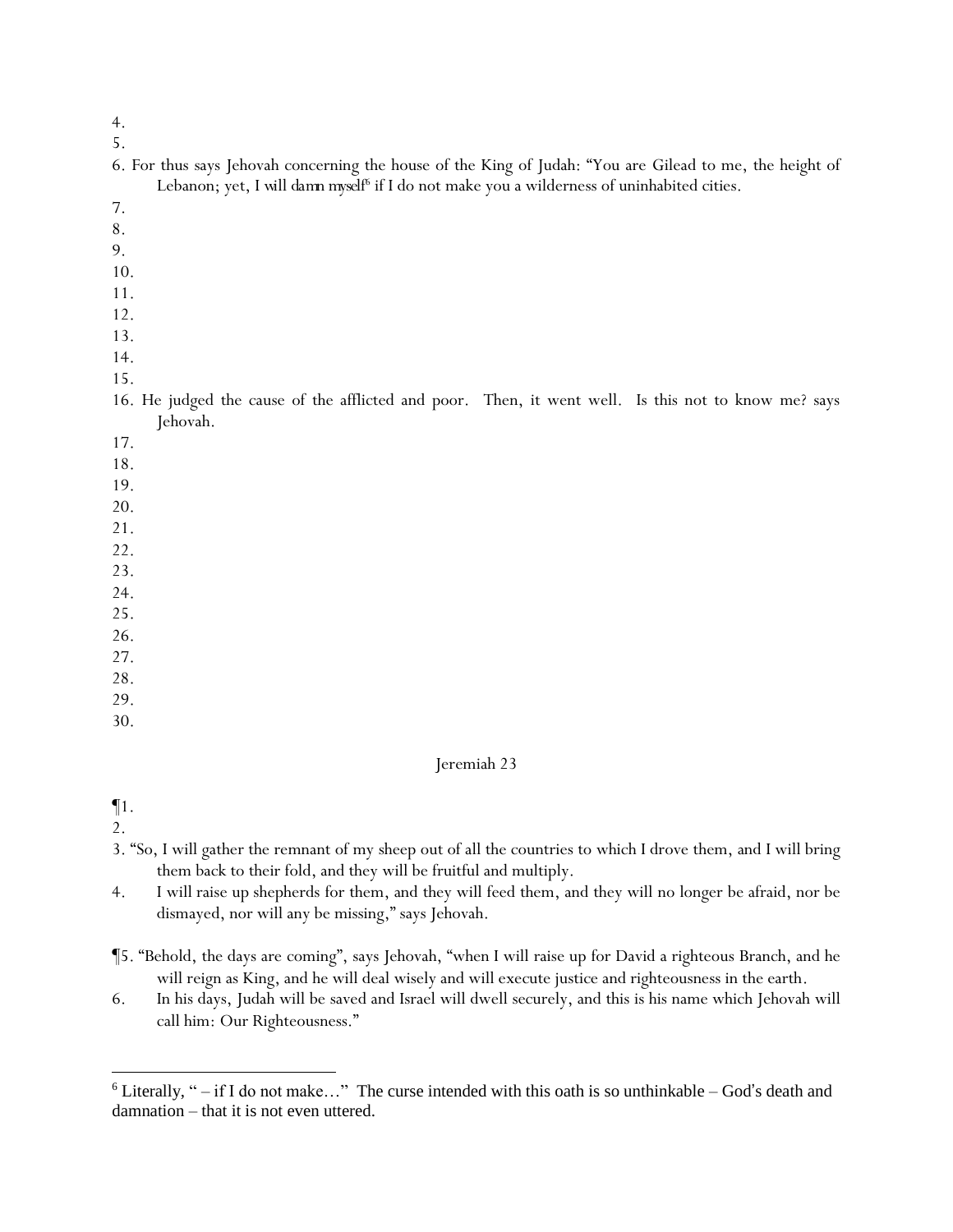*Almost identical with 16:14–15 - check in book, different wording for these; below are correct pg 112*

- ¶7. Therefore, behold! The days are coming, says Jehovah, when they will no longer say, "As Jehovah lives, who brought up the children of Israel from the land of Egypt,"
- 8. but, "As Jehovah lives, who brought up and who led the seed of the house of Israel out of the land of the north and out of all the countries into which I had driven them," and they will dwell in their own land.

9. My heart within me is broken because of the prophets!

- 10.
- 11.
- 12.
- 13.
- 14.
- 15.

16a. Thus says the Lord of Hosts: "Give no heed to the words of the prophets who prophesy vain things to *y*ou……

- 17.
- 18.
- 19.
- 20.

21. I did not send these prophets, but they ran; I did not speak to them, yet they prophesied.

- 22.
- 23.
- 24.
- 25.
- 26. 27.
- 28.
- 29.
- 30.
- 31.
- 32.
- 33.
- 34.
- 35.
- 36.
- 37.
- 38.
- 39. Therefore, behold, I will deceive and forget *y*ou, and I will cast *y*ou out from my presence, along with the city that I gave to *y*ou and *y*our fathers.
- 40. And I will bring upon *y*ou everlasting disgrace and everlasting ignominy, which shall not be forgotten.

## Jeremiah 24

¶1.

- 2.
- 3.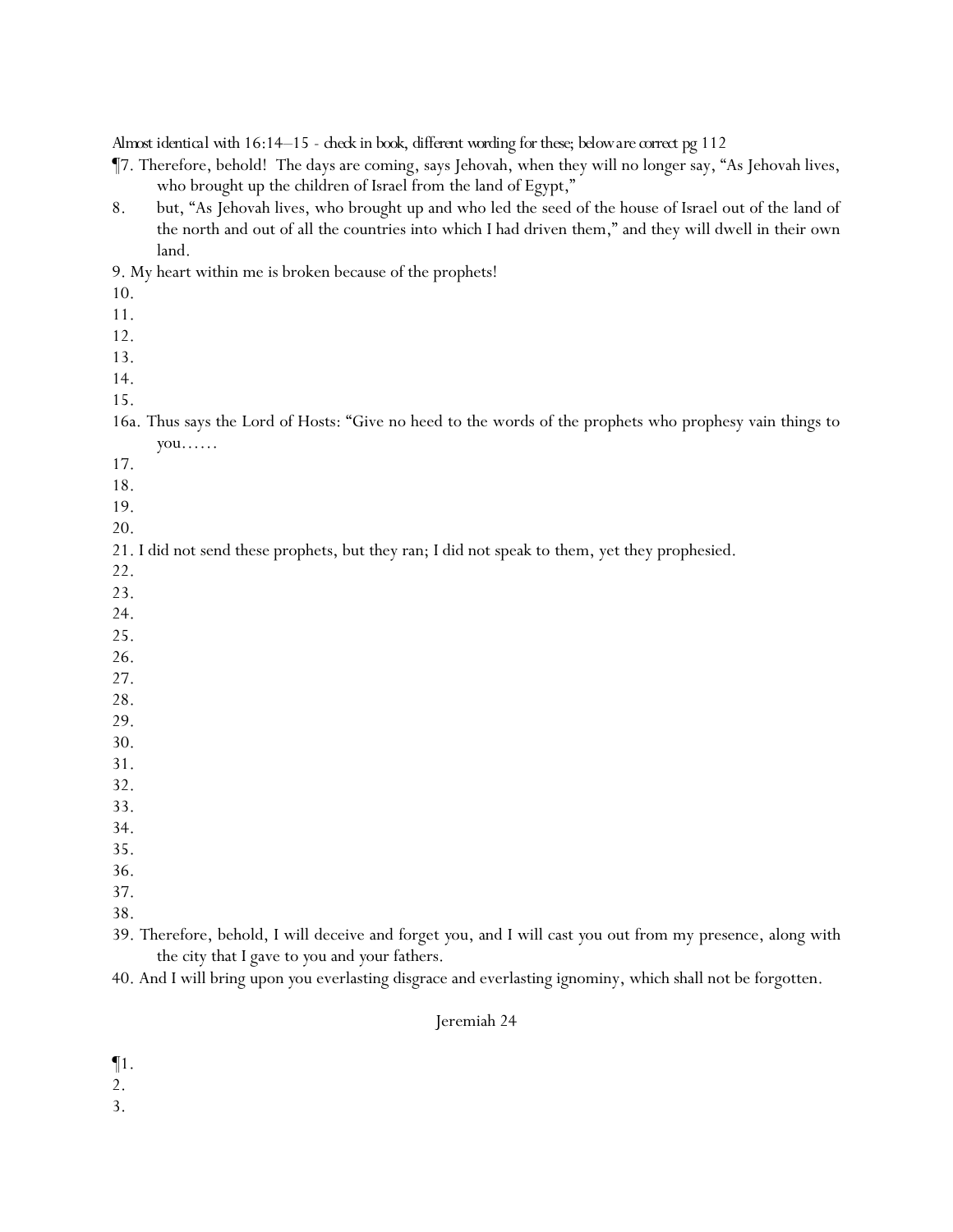- 4.
- 5.
- 6.
- 7.
- 8.
- 9.
- 10.

¶1.  $\overline{2}$ . 3. 4. 5. 6. 7. 8. 9. 10. 11. 12. 13. 14. 15. 16. 17. 18. 19. 20. 21. 22. 23. 24. 25. 26. 27. 28. 29.which is called by my name 30. 31. 32. 33. 34. 35. 36. 37.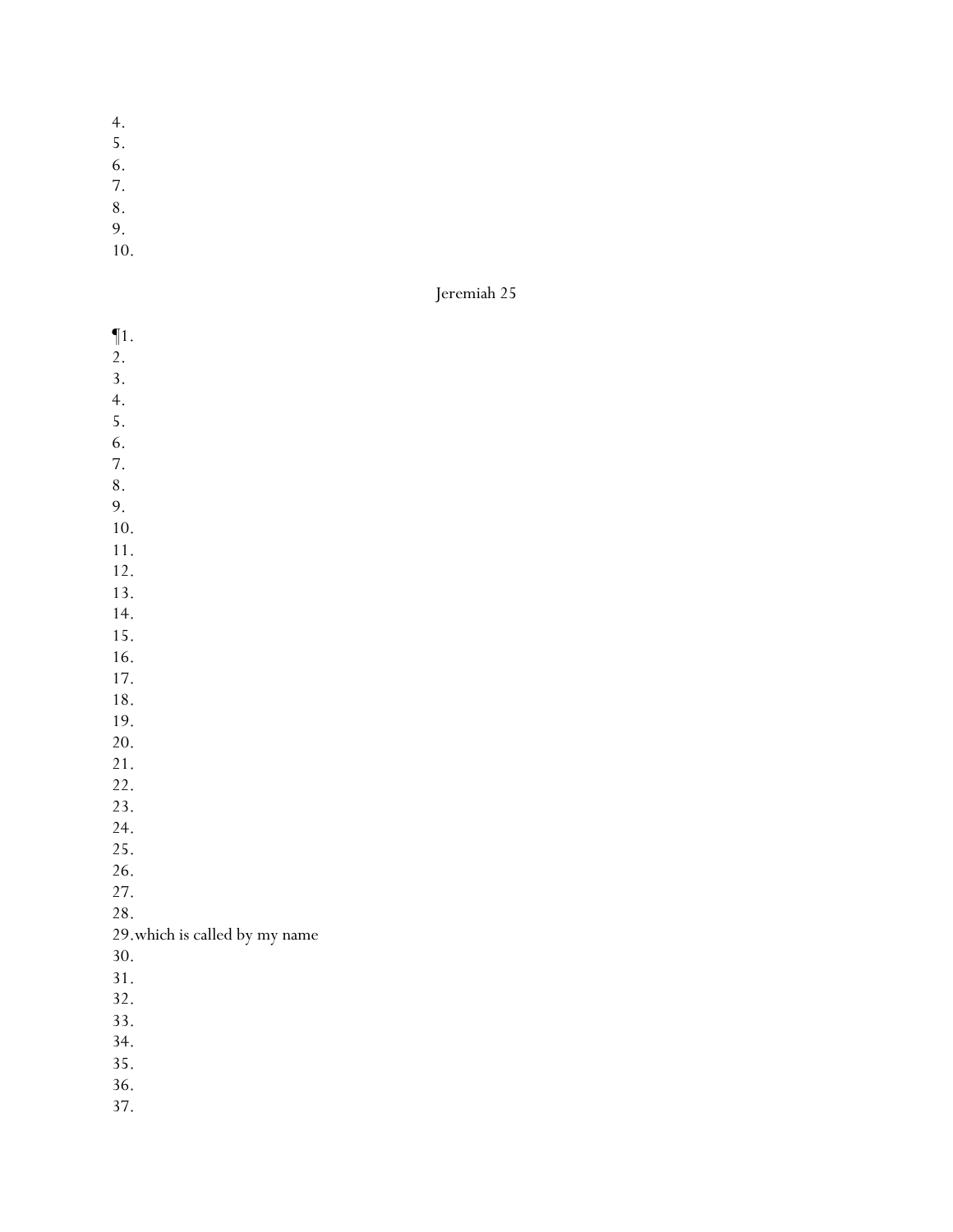### Jeremiah 26

¶1.

- 2.
- 3.
- 4. Say to them, "Thus says Jehovah: If *y*ou do not listen to me, to live by my law which I have set before *y*ou
- 5. that *y*ou may hear the words of my servants the prophets whom I have sent to *y*ou, both rising up early and sending them (but *y*ou have not listened),
- 6. then I will make this house like Shiloh, and I will make this city a curse to all the nations of the earth."
- 7.
- 8.
- 9.
- 10.
- 11.
- 12.
- 13.
- 14.
- 15.
- 16. 17.
- 18.
- 19.
- 20.
- 21.
- 22.
- 23.
- 24.

- ¶1. 2. 3. 4. 5. 6. 7. 8.
- 9.
- 10. 11.
- 12.
- 13.
- 14.
- 15.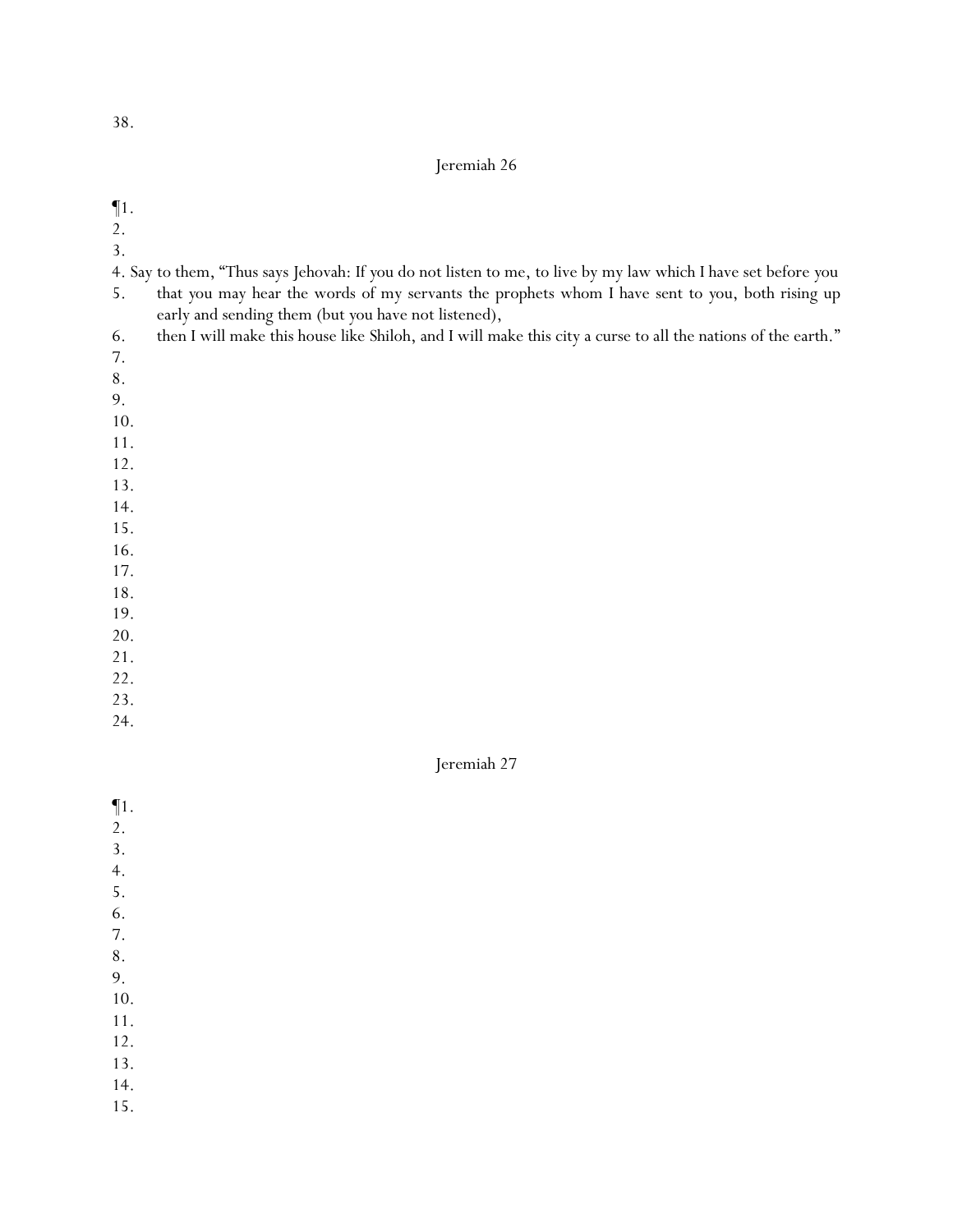- 16.
- 17.
- 18.
- 19.
- 20.
- 21.
- 22.

- ¶1. And it came to pass that same year, at the beginning of the reign of Zedekiah, King of Judah, in the fourth year, inn the fifth month, that Hananiah ben-Azur the prophet who was from Gibeon, spoke to me in the house of Jehovah, in the presence of the priests and all the people, saying, "
- 2.
- 3.
- 4.

5.

- 6.
- 7.
- 8. 9.
- 10.
- 11.
- 12.
- 13.
- 14.
- 15.
- 16.
- 17.

#### Jeremiah 29

¶1. 2. 3. 4. 5. 6. 7. 8. 9. 10. 11. For I know the thoughts that I am thinking about *y*ou, says the LORD: thoughts of peace, and not for evil, to give *y*ou a future and a hope.

- 12.
- 13.
- 14.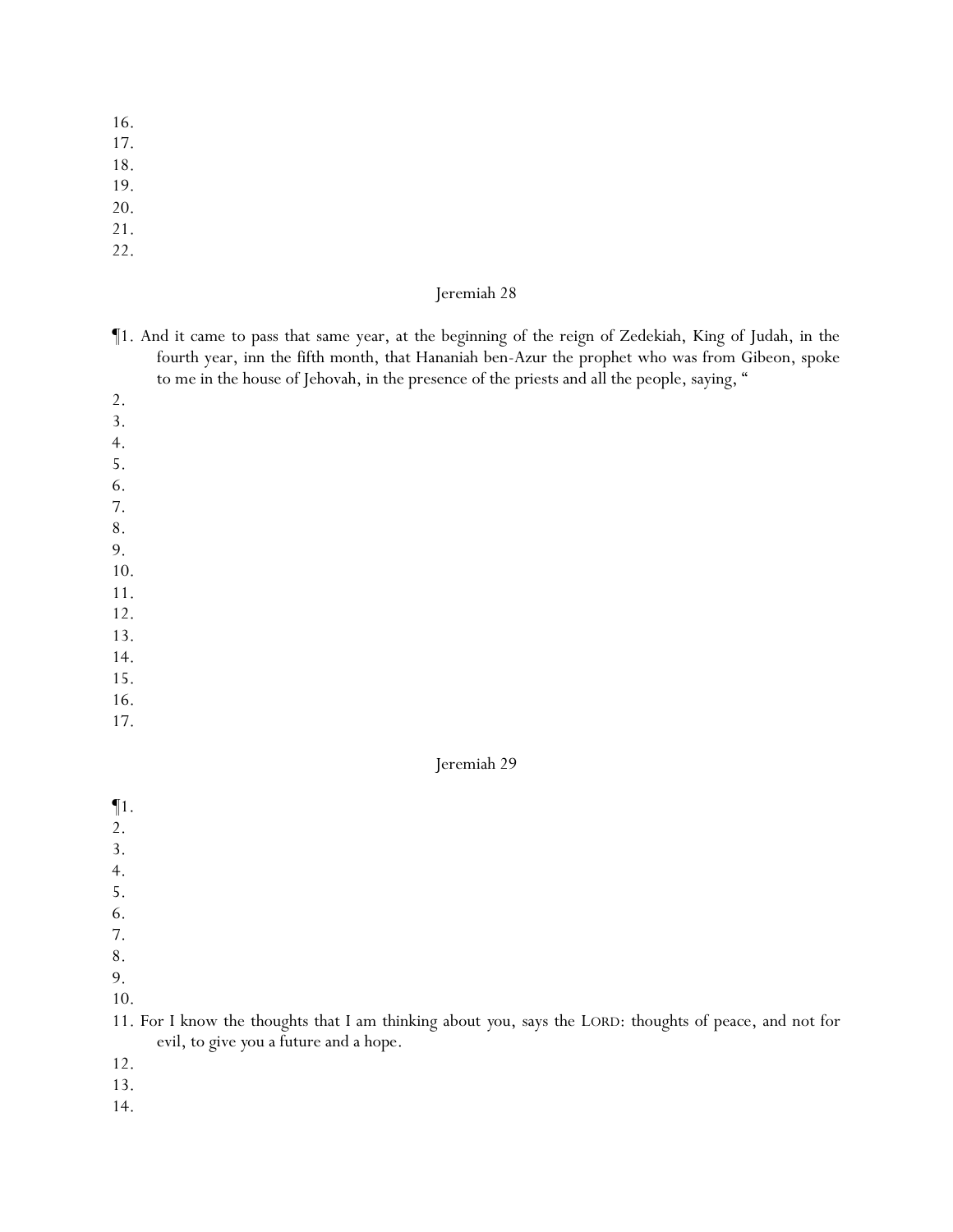- 16.
- 17.
- 18.
- 19.
- 20.
- 21. 22.
- 23.
- 24.
- 25.
- 26.
- 27.
- 28.
- 29.
- 30.
- 31.
- 32.

## Jeremiah 30

- ¶1.
- 2.

- 
- 4.
- 5.
- 6.
- 7. Ah! For that day will be so dreadful that none will be like it. It is the time of Jacob's distress. However, by it, he will be saved.
- 8. And it shall come to pass on that day, says the LORD of Hosts, that I will break his yoke off your neck, and I will tear apart your fetters. And foreigners will no longer enslave him.
- 9. And they will serve Jehovah their God and David their King, whom I will raise up for them.
- ¶10. But as for you, do not be afraid, O Jacob my servant, says Jehovah, nor be dismayed, O Israel! For behold, I am going to deliver you out of distant places, and your seed from the land of their captivity. And Jacob will return and have quiet, and be at ease, and no one will make him afraid.
- 11. For I am with you, says Jehovah, to save you. I will surely make a complete end of all the nations where I scattered you, howbeit, I will not make a complete end of you, but will chastise you in measure, and by no means leave you unpunished.

- 14. All your lovers have forgotten you; they do not seek after you. For I wounded you with the wound of an enemy, chastisement by a cruel foe, because of the greatness of your iniquity. Your sins are many!
- 15. Why do you cry out over your affliction? Your bellyaching is incurable. I have done these things to you because of the greatness of your iniquity and your many sins!
- 16. Therefore all who devour you shall be devoured, and all of your enemies all of them shall go into captivity, and they who spoil you shall be a spoil, and all who prey on you, I will make a prey.

<sup>12.</sup>

<sup>13.</sup>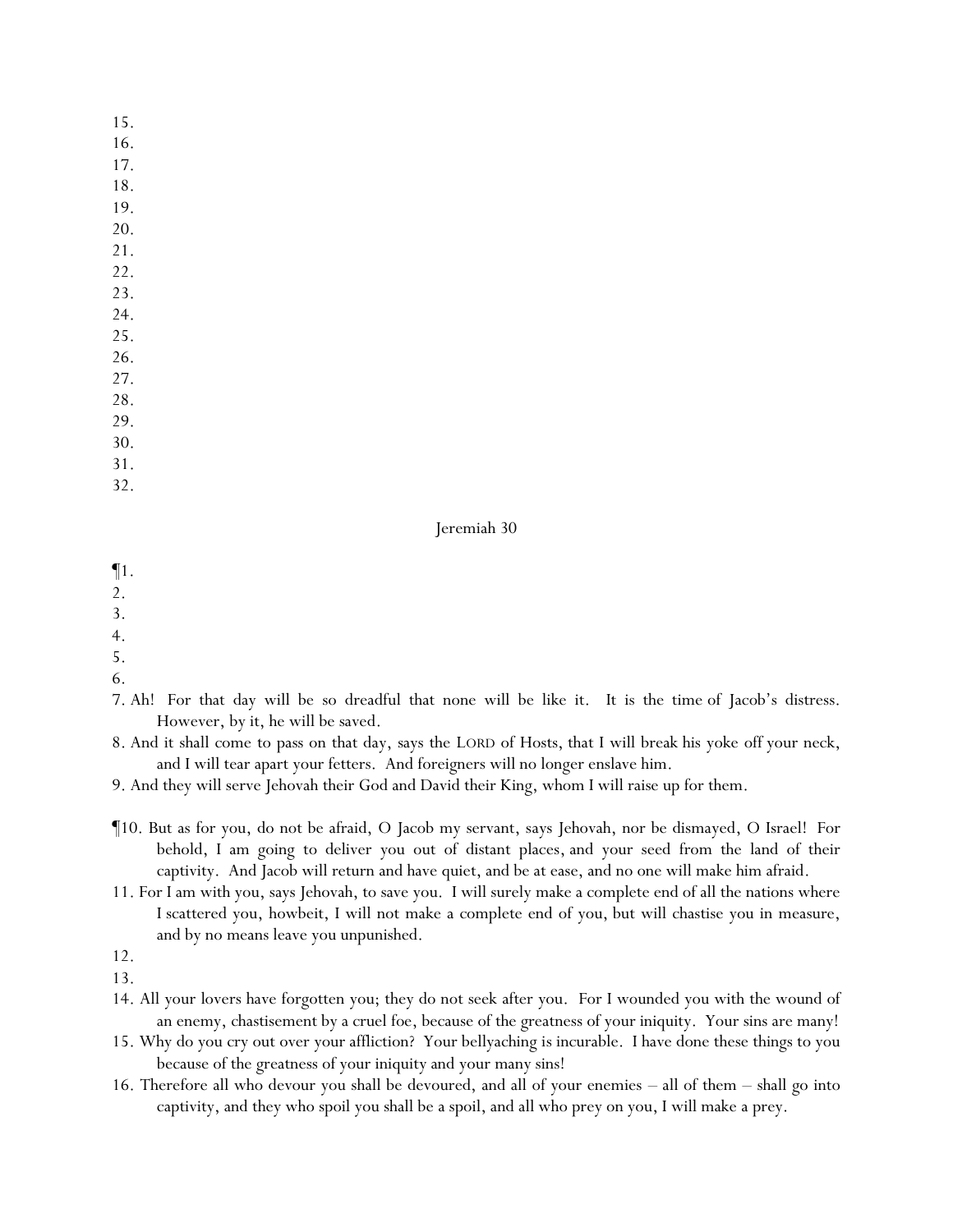- 17. For I will bring you health, and I will heal you of your wounds, says Jehovah, because they have called you, "Outcast Zion, whom no one wants".
- ¶18. Thus says Jehovah: Behold, I will undo the captivity of Jacob's tents, and I will have mercy on his dwelling places, and the city will be rebuilt over its ruins, and the fortress will stand in its proper place.
- 19. And thanksgiving and the sound of celebrating will come forth from them, and I will multiply them, and they will not be few. I will cause them to be honored, and they will not be disdained.
- 20. And his children will be as of old, and his congregation will be established before me, and I will punish all his oppressors.
- 21. His Prince came from himself, and his Ruler came out of his loins, and I caused him to come near and approach me. Who, pray tell, is he, this man who gave himself up to approach me? says Jehovah.
- 22. And *y*ou will be my people, and I will be *y*our God.
- 23. Behold, the storm of Jehovah's wrath has gone forth! A tempestuous storm will burst down upon the head of the wicked.
- 24. Jehovah's burning anger will not turn away until He has done it, until He has accomplished the purposes of His heart! In the latter days, *y*ou will fully understand this.

- 1. At that time, says Jehovah, I will be God to all the families of Israel, and they will be my people.
- 2. Thus says Jehovah: "The people who survived the sword found grace in the wilderness. He came to give Israel rest."
- 3. From afar, Jehovah appeared to me saying, "Yea, with an everlasting love, I have loved you; therefore, in lovingkindness have I drawn you.
- 4. I will again build you, and you will be rebuilt, O virgin of Israel. You will again adorn yourself with your tambourines and go forth in a dance of merrymakers.
- 5.
- 6.
- 7.
- 8. Behold, I will bring them from the north country, and I will gather them from the far reaches of the earth, among them the blind and lame, the woman with child, and she that travails with child, together; a great company will return here.
- 9. With weeping and with supplications will they come. I will bear them along, and I will bring them to streams of waters along a smooth path wherein they will not stumble, for I am a Father to Israel, and Ephraim is my firstborn.
- 10. Let the Gentiles hear the word of Jehovah! Let them proclaim it in the distant isles and say, 'He who
	- scattered Israel will gather him, and He will watch over him as a shepherd does his flock, '
- 11. for Jehovah has ransomed Jacob and has redeemed him from the hand of him that was stronger than he.
- 12. And they will come forth and shout for joy on the height of Zion, and they will flow to the goodness of Jehovah, for the grain, and new wine, and fresh oil, and flocks and herds. And their souls will be like a watered garden, and they will never languish again.
- 13. Then the virgin, together with the young and old men, will rejoice in the dance, for I will have turned their mourning into joy, and I will comfort them and give them joy for their sorrow.
- 14. And I will satiate the soul of the priests with abundance, and my people will be sated with my goodness, says Jehovah.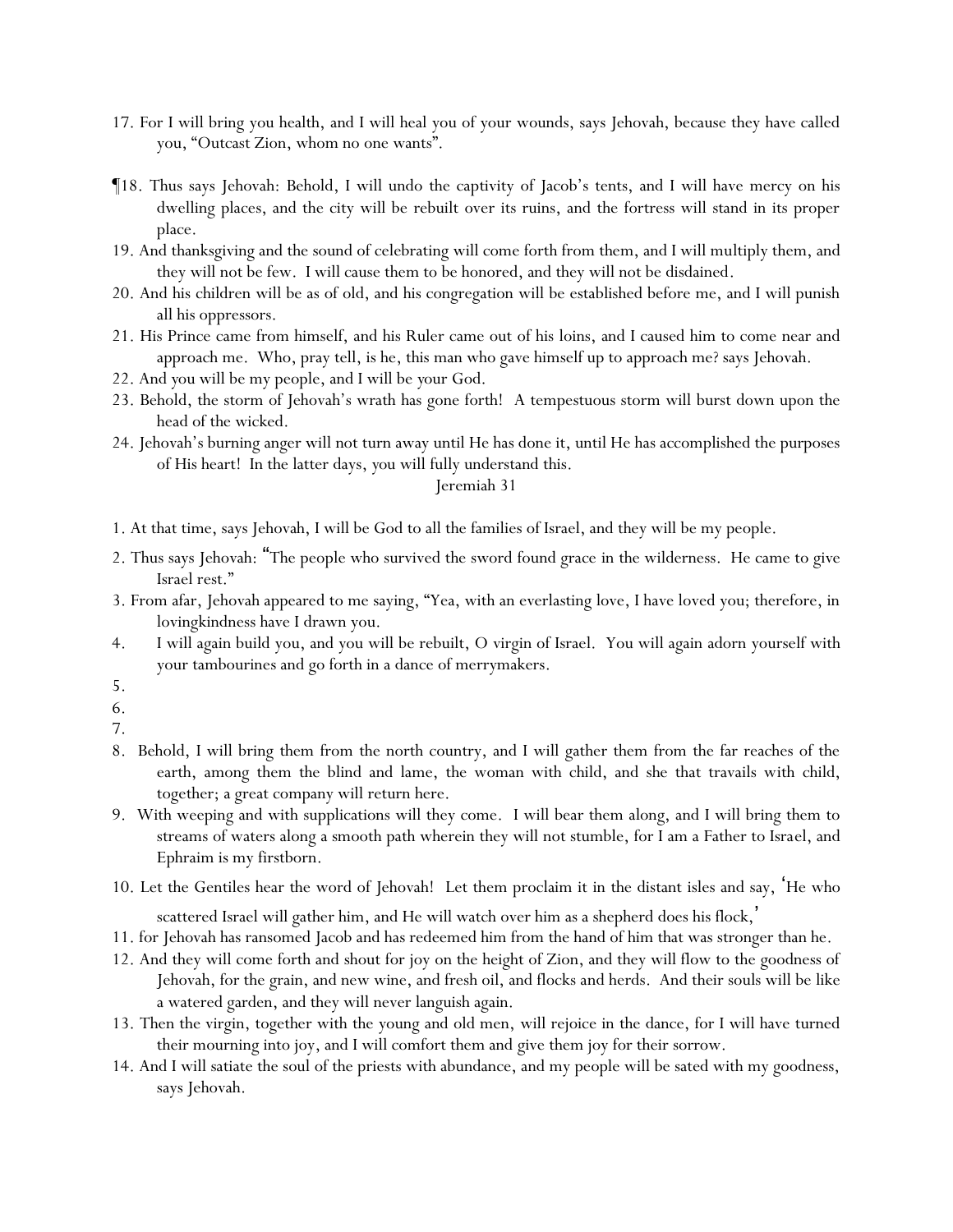- 15. Thus says Jehovah, "A voice is heard in Ramah, bitter wailing and weeping, *the voice of* Rachel weeping for her children, refusing to be comforted for her children, because they are not.
- 16.
- 17.
- 18.
- 19.
- 20. "Isn't Ephraim my precious son? Isn't he a delightful child? Whenever I speak against him, I earnestly remember him still, and my insides groan for him. I will show him great compassion," says Jehovah.
- 21.
- 22.
- 23.
- 24.
- 25.
- 26.
- 27.
- 28. And it shall come to pass that as I have watched over them to root out, and to tear down, and to overthrow, and to kill, and to bring evil, so will I watch over them to build up and to plant, says Jehovah.
- 29.
- 30.
- 31. "Behold, days are coming, says Jehovah, when I will make a new covenant with the house of Israel and with the house of Judah,
- 32. not the kind of covenant that I made with their fathers in the day I took their hand to lead them out of the land of Egypt, my covenant which they broke, even though I was their Husband, says Jehovah.
- 33. For this is the covenant that I will make with the house of Israel after those days, says Jehovah: I will put my law within them, and I will engrave it on their heart. And I will be their God, and they will be my people.
- 34. And they will no longer teach, each his fellow and each his brother, saying, 'Know Jehovah! 'For they will all know me, from the least of them even to the greatest, says Jehovah. For I will forgive their iniquity, and I will remember their sin no more."
- 35.
- 36.
- 37. Thus says Jehovah, "If the heaven above be measured, and the foundations of earth below be searched out, then will I reject all the seed of Israel because of all that they have done, says Jehovah."
- 38.
- 39.
- 40.

- ¶1.
- 2.
- 3.
- 4.
- 5.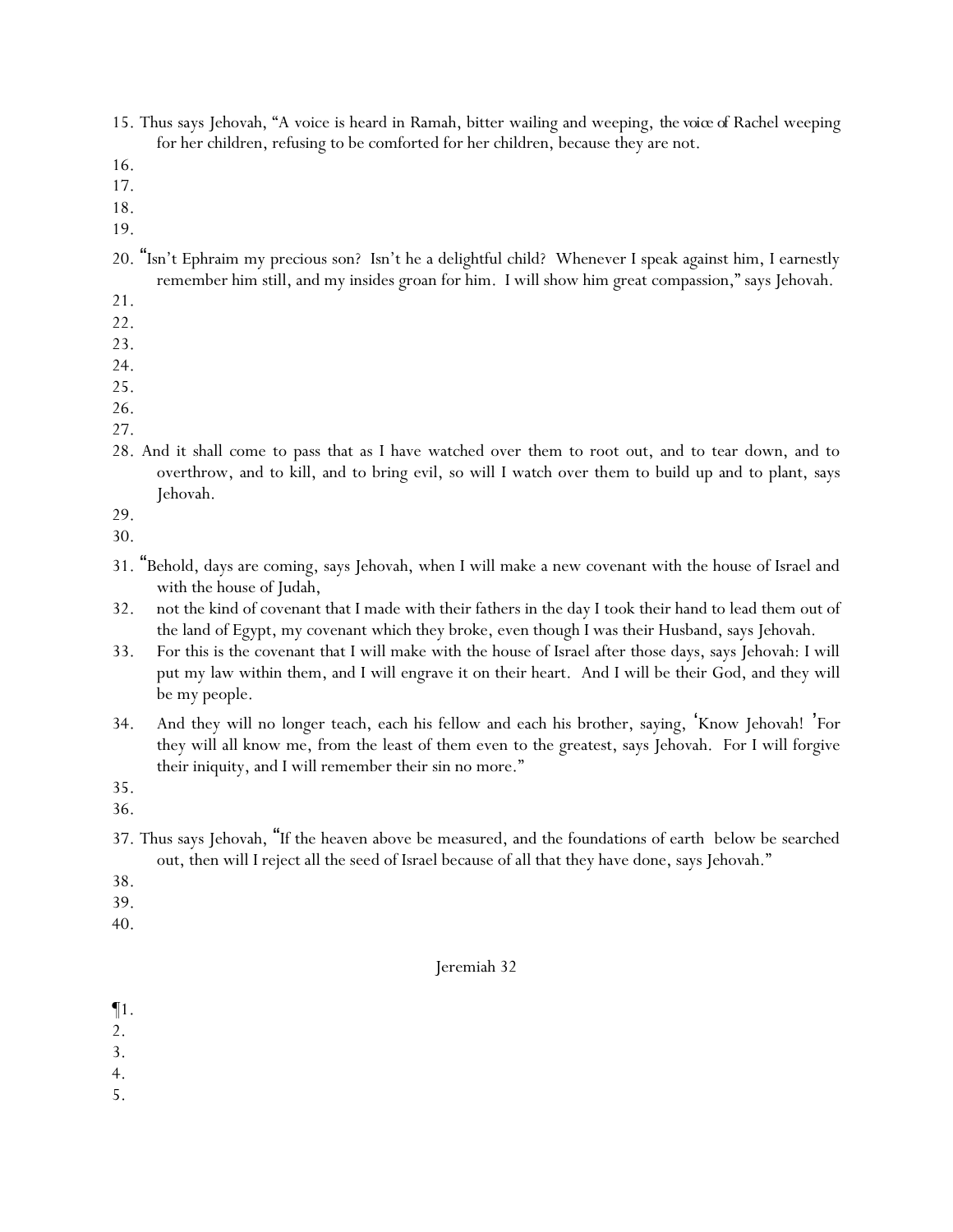- 6.
- 7.
- 8.
- 9. 10.
- 11.
- 12.
- 13.
- 14.
- 15.
- 16.
- 17.
- 18. 19.
- 20.
- 21.
- 22.
- 23.
- 24.
- 25.
- 26.
- 27.
- 28.
- 29.
- 30.
- 31.
- 32.
- 33.
- 34.which is called by my name
- 35.
- 36.
- 37. Watch me! I will gather them from all the countries to which I banished them in my anger, and in my wrath, and in my great indignation, and I will bring them back to this place and cause them to dwell safely,
- 38. and they will be my people, and I will be their God.
- 39. And I will give them one heart and one way, that they might fear me always, for their good and for *the good of* their children after them.
- 40. And I will make an everlasting covenant with them, that I will not turn away from them and cease to do them good, and I will put my fear in their heart so that they do not turn away from me.
- 41. And I will rejoice over them, to do them good, and in faithfulness will I plant them in this land with all my heart and with all my soul.
- ¶42. For thus says Jehovah: Just as I have brought upon this people all this great destruction, so will I bring upon them all the good that I have spoken concerning them.
- 43.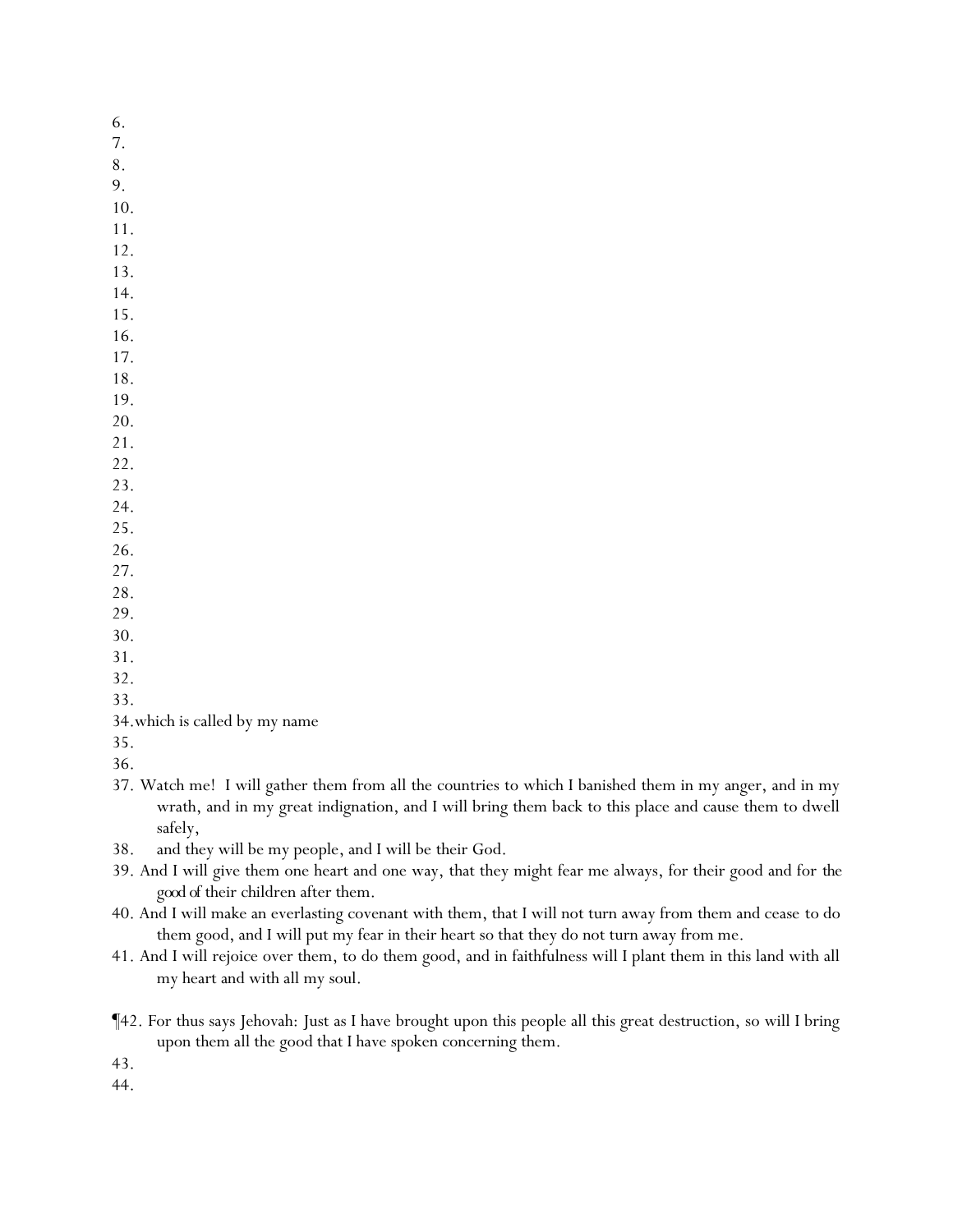- ¶1.
- 2.
- 3. Call upon me, and I will answer you, and I will show you great, inaccessible things that you do not know.
- 4.
- 5.
- 6. Behold, I will bring it restoration and healing; I will heal them and reveal to them an abundance of peace and truth.
- 7. And I will cause the captives of Judah and the captives of Israel to return, and I will build them up as at the beginning.
- 8. And I will cleanse them from all their iniquity whereby they sinned against me, and I will pardon all of their iniquities whereby they have sinned against me and whereby they have transgressed against me.
- 9. And *Jerusalem*will give me a reputation for joy, for praise, and for glory before all the nations of the earth who hear of all the good that I will have done for them, and they will fear and tremble because of all the good and because of all the prosperity that I will provide *that city*.
- 10.
- 11.
- 12.
- 13.
- 14. Behold, the days are coming, says Jehovah, when I will bring to pass the good word which I have declared concerning the house of Israel and concerning the house of Judah.
- 15. And in those days, and at that time, I will cause David's righteous Branch to come up, and he will execute justice and righteousness on earth.
- 16. In those days, Judah will be saved, and Jerusalem will dwell securely, and this is what Jehovah will call her: Our Righteousness.
- 17. For thus says Jehovah, "David will not lack a man to sit on the throne of the house of Israel,
- 18. and the priests, the Levites, will not lack a man to offer a burnt offering before me, or burn a grain offering, or make sacrifice, forever."
- 19. And the word of the LORD came to Jeremiah saying,
- 20. Thus says Jehovah: If you can break my covenant of the day and my covenant of the night, so that there is no day and night in their appointed time,
- 21. then my covenant with David my servant, that he will have a son to reign on his throne, may also be broken, as well as *my covenant* with the Levites, the priests, my ministers.
- 22. As the host of the heavens cannot be numbered and the sand of the sea cannot be measured, thus will I multiply the seed of David my servant and of the Levites who minister to me."
- 23. And the word of the LORD came to Jeremiah, saying,
- 24. "Have you not considered what this people have spoken, saying, 'The two families that the LORD chose, He has rejected,' and they so despise my people that in their eyes, they are no longer a nation."
- 25. Thus says Jehovah: If I have not established my ordinance of day and night, or laws for heaven and earth,
- 26. then I will reject the seed of Jacob, and of David my servant, that I should take of his descendants rulers for the children of Abraham, Isaac, and Jacob. I will bring their captives back and show them compassion!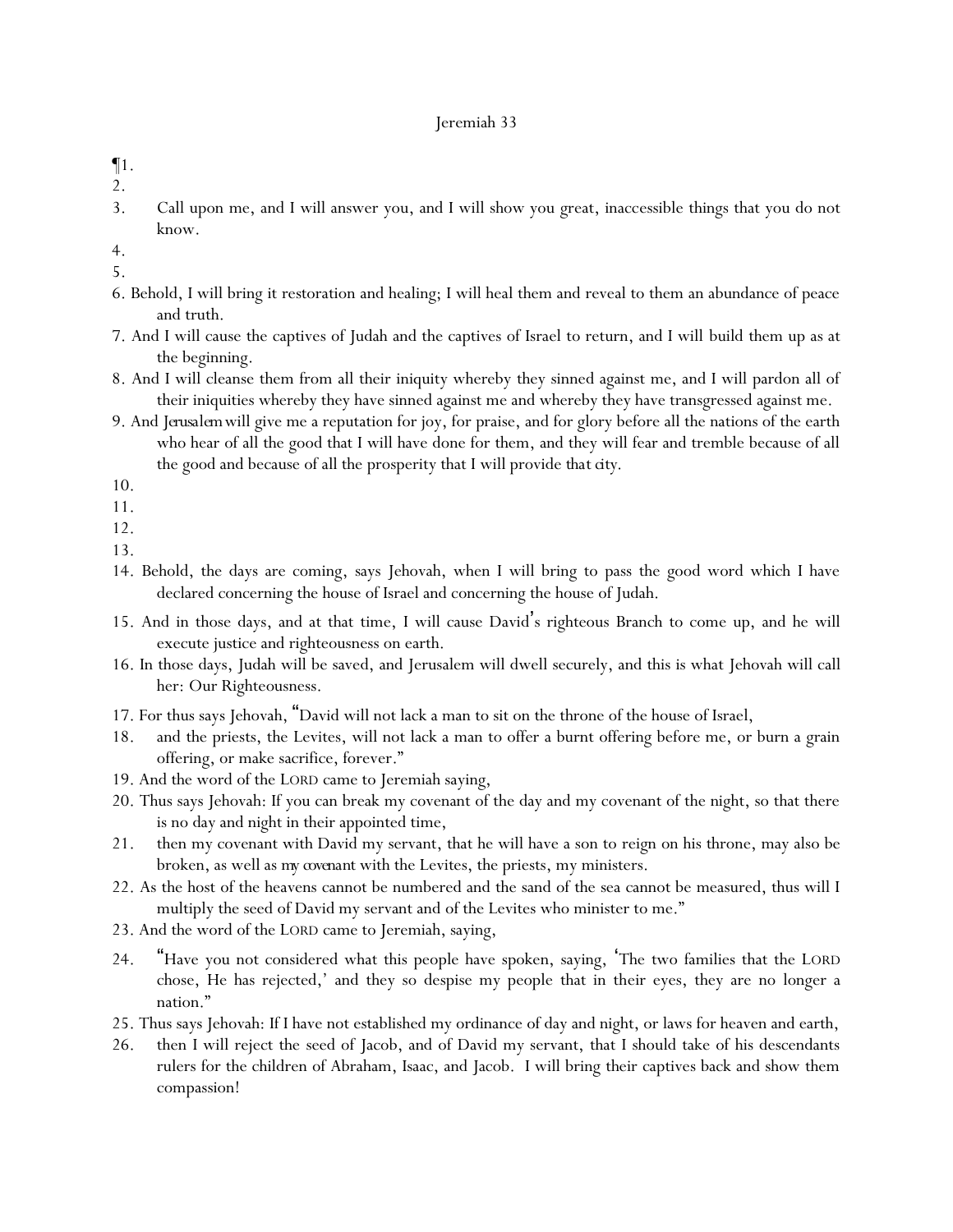- ¶1. 2. 3. 4. 5. 6. 7. 8. 9. 10. 11. 12. 13. 14. 15. which is called by my name 16. 17. 18. 19. 20.
- 21.
- 22.

- $\P1$ .
- 2.
- 3.
- 4. 5.
- 6.
- 7.
- 8.
- 9.
- 10.
- 11.
- 12.
- 13.
- 14.
- 15. 16.
- 17.
- 18.
- 
- 19.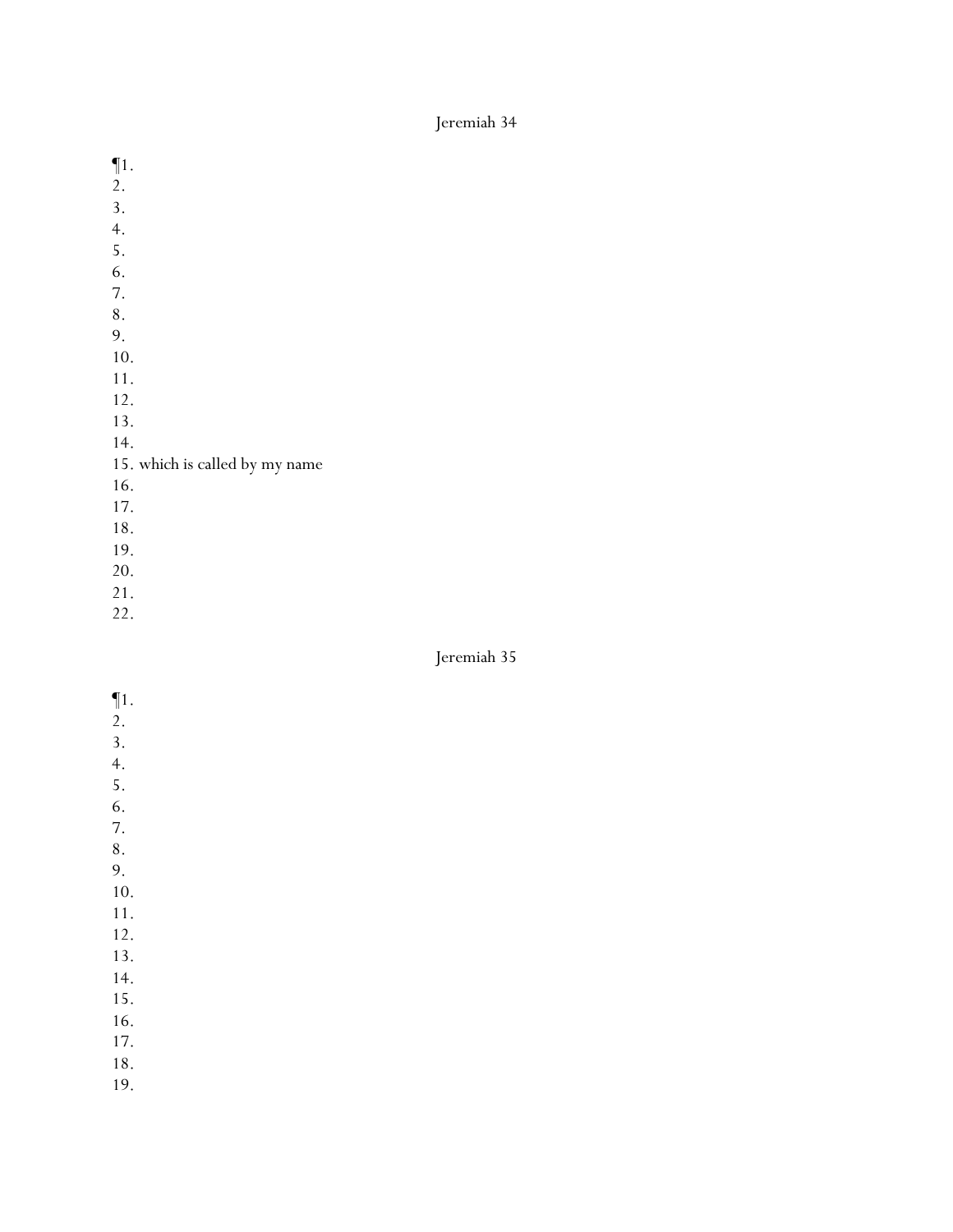- ¶1.
- 2.
- 3.
- 4.
- 5.
- 6.
- 7.
- 8.
- 9.
- 10. 11.
- 12.
- 13.
- 14.
- 15.
- 16.
- 17.
- 18.
- 19.
- 20. 21.
- 22.
- 23.

24.

25.

- 26.
- 27.
- 28.

29. 30.

31.

Jeremiah 37

- ¶1.
- 2.
- 3.
- 4.
- 5.
- 6. 7.
- 8.
- 9.
- 10.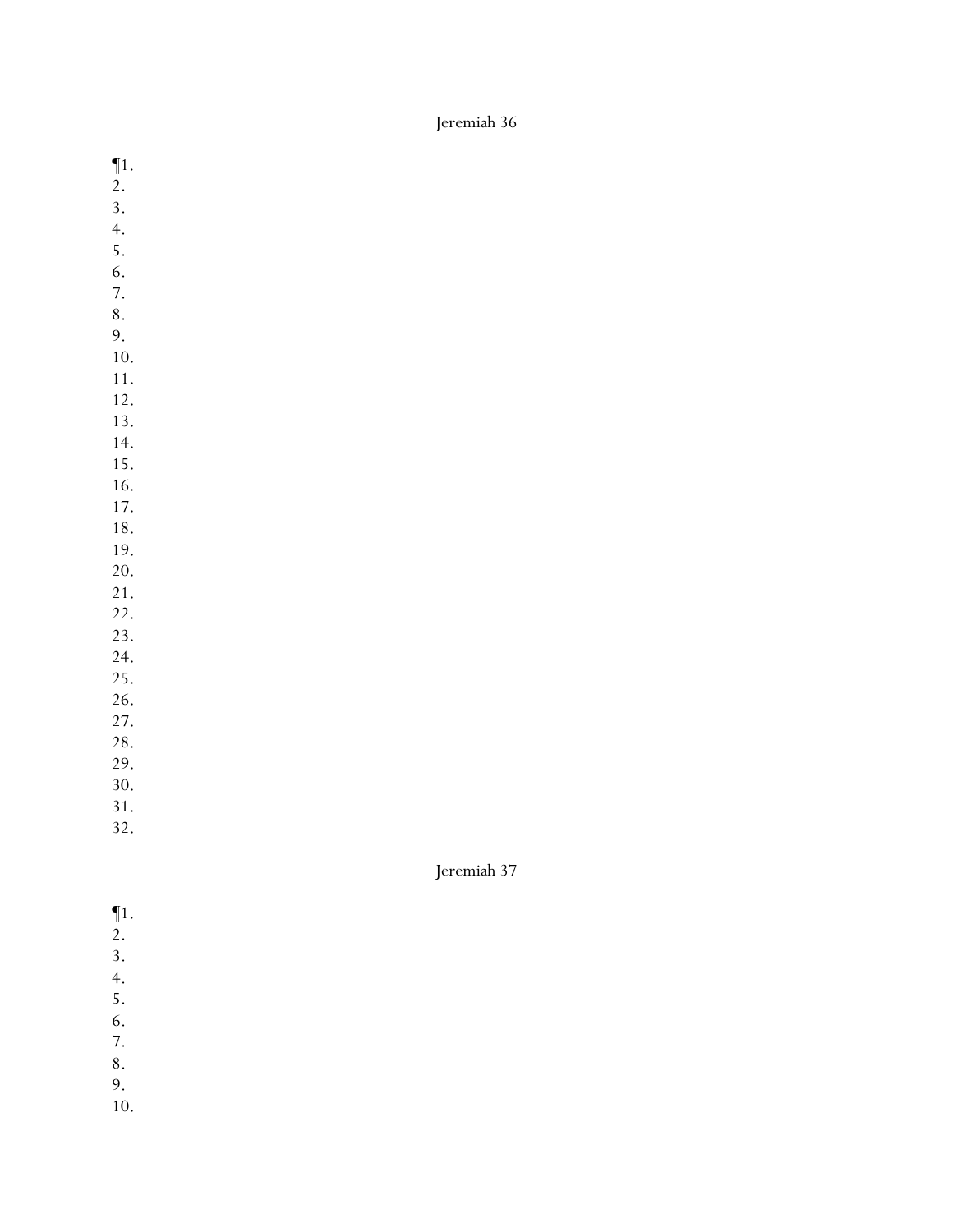- 11.
- 12.
- 13.
- 14.
- 15.
- 16.
- 17.
- 18.
- 19.
- 20.
- 21.

- ¶1.
- 2.
- 3.
- 4.
- 5.
- 6.
- 7. 8.
- 9.

10.

11.

- 12.
- 13.
- 14.
- 15.
- 16.
- 17.
- 18. 19.
- 20.

21.

- 22.
- 23.
- 24. 25.
- 26.
- 27.
- 28.

- ¶1.
- 2.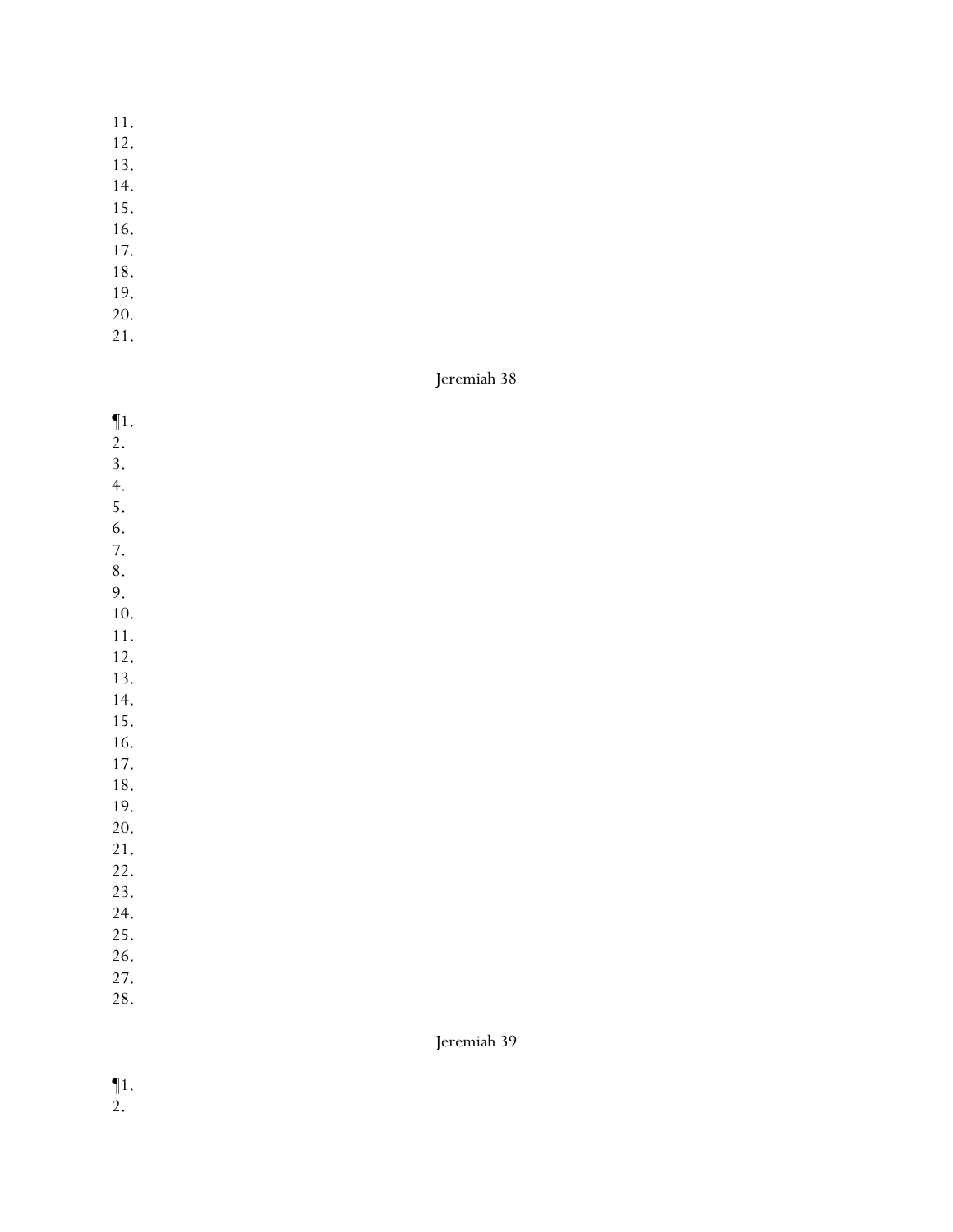- 3.
- 4.
- 5.
- 6.
- 7.
- 8.
- 9.
- 10.
- 11.
- 12. 13.
- 14.
- 15.
- 16.
- 17.
- 18.

- ¶1.
- 2.
- 3.
- 4. 5.
- 6.
- 7.
- 8.
- 9.
- 10.
- 11. 12.
- 
- 13. 14.
- 15.
- 16.

- ¶1.
- 2.
- 3.
- 4.
- 5.
- 6. 7.
- 8.
- 9.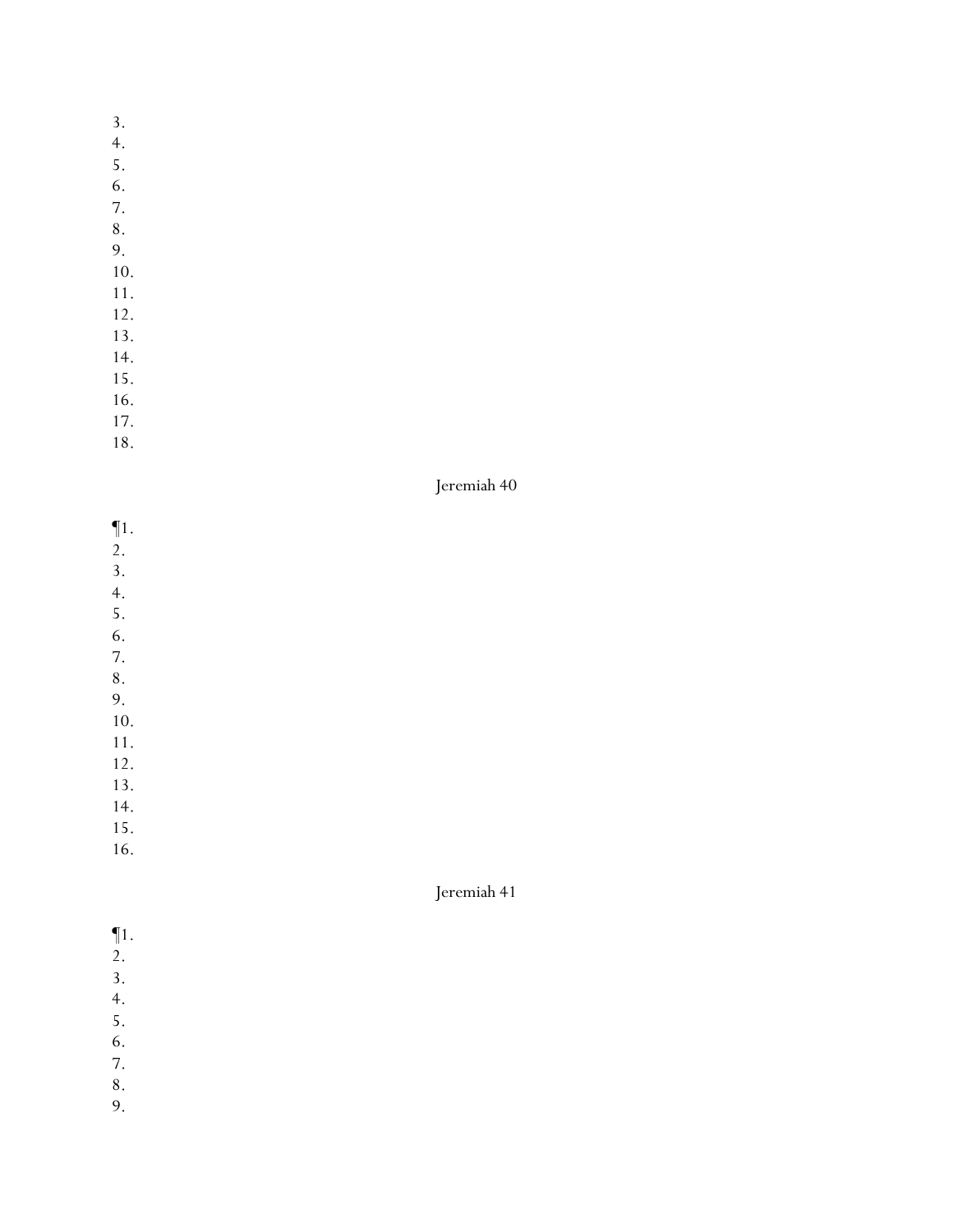- 10.
- 11.
- 12.
- 13.
- 14.
- 15.
- 16.
- 17.
- 18.

- ¶1. And all the leaders of the forces, and Johanan ben-Kareah, and Jezaniah ben-Hoshaiah came near, with all the people, from small to great,
- 2. and they said to Jeremiah the prophet, "May our supplication be acceptable before you. Pray for us to Jehovah your God, for all this remnant that is left of us, a few out of *what once was* many, as your eyes see that we are.
- 3. Let Jehovah your God show us the way which we should take, and that is the thing we will do."
- 4. And Jeremiah the prophet said to them, "I have heard *you*. Behold, I will pray to Jehovah according to *y*our words, and it will be that whatever Jehovah answers, I will tell *y*ou. I will not withhold a thing."
- 5. And they said to Jeremiah, "Jehovah be a true and faithful witness against us if we do not do according to every word that Jehovah your God sends you for us!
- 6. Whether the voice of Jehovah our God, to whom we are sending you, be good or bad, we will obey, so that it might go well for us, inasmuch as we will have obeyed the voice of Jehovah our God."
- 7. And it came to pass at the end of ten days that the words of the LORD came to Jeremiah.
- 8. And he called to Johanan ben-Kareah and to all the leaders of the forces that were with him, and to all the people, from small to great.
- 9. And he said to them, "Thus says Jehovah, God of Israel, to whom *y*ou sent me to present your petition before Him:
- 10. If *y*ou return and dwell in this land, then I will build you up, and not tear *y*ou down. Yea, I will plant *y*ou, and not pluck *y*ou up. For I feel compassion because of the evil that I have done to *y*ou.
- 11. Fear no more the king of Babylon, whom you fear. Stop fearing him, says the LORD! For I am with *y*ou, to save *y*ou and to deliver *y*ou from his hand,
- 12. And I will show *y*ou mercy, and he will show *y*ou mercy and cause *y*ou to return to *y*our land.
- 13. But if *y*ou say, 'We will not stay in this land," not heeding the voice of Jehovah your God,
- 14. saying, 'No, but we will go to the land of Egypt, where we will see no war, nor hear the sound of the shophar, nor hunger for food, and we will live there' –
- 15. Then, hear now the word of the LORD, O remnant of Judah! Thus says the LORD of Hosts, God of Israel: If you stubbornly set *y*our faces to go into Egypt, and *y*ou go sojourn there,
- 16. then it shall come to pass that the sword which *y*ou fear shall overtake you there in the land of Egypt, and the hunger that you dread will follow close after *y*ou there in Egypt, and there will *y*ou die.
- 17. And it shall come to pass that all the men who set their faces to go into Egypt to sojourn there shall die by the sword, by hunger, and by the plague, and there will be no one left of them; yea, there will be no escapee from the evil that I will bring upon them.
- 18. For thus says the LORD of Hosts, God of Israel: Just as my wrath and my fury has been poured out upon the inhabitants of Jerusalem, so shall my fury be poured out upon *y*ou when *y*ou go into Egypt,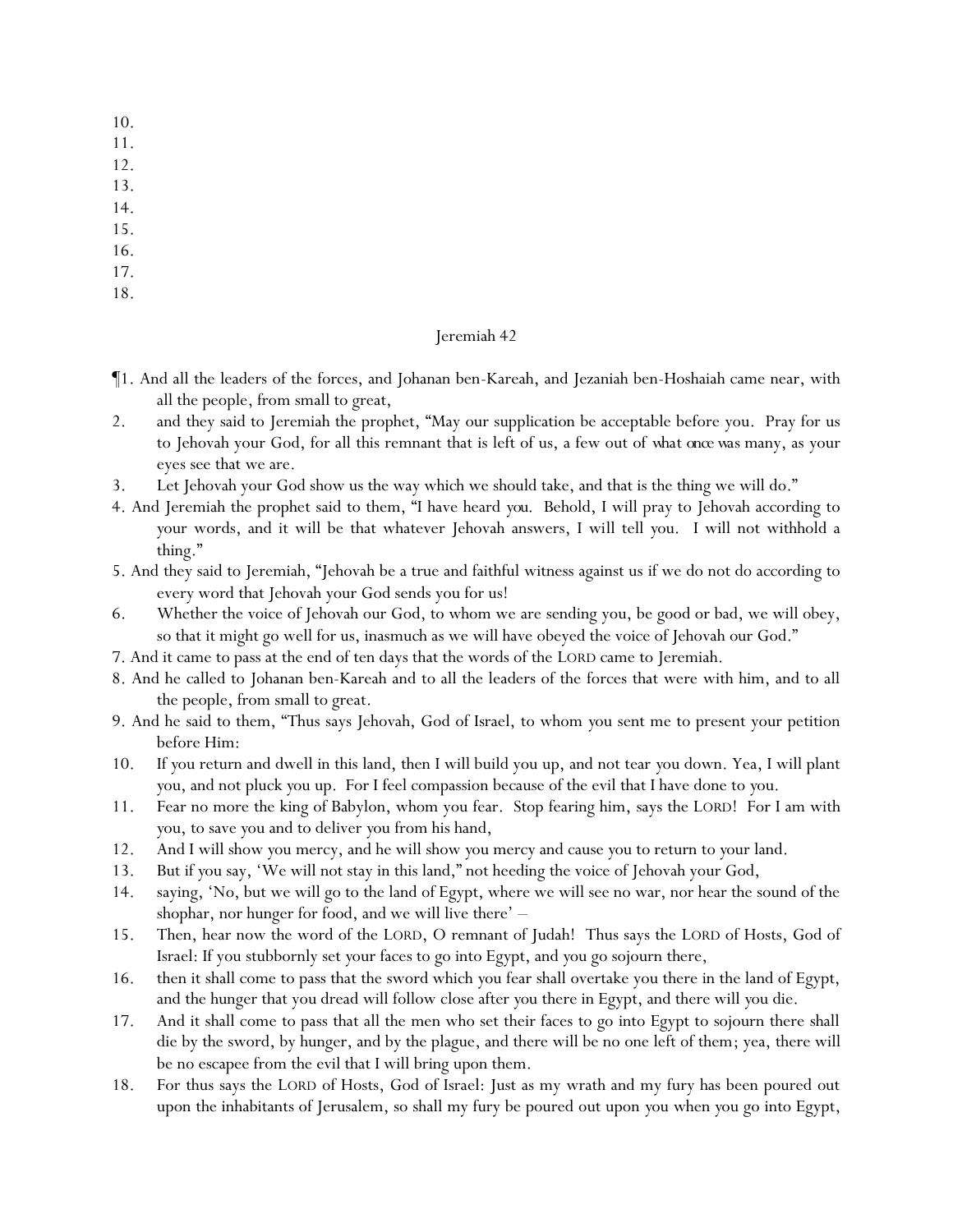and *y*ou shall become an execration, and a horror, and a curse, and a reproach, and *y*ou will see this place no more!'"

- 19. Jehovah has spoken concerning *y*ou, O remount of Judah. Do not go into Egypt! *Y*ou will certainly know that I have testified against *y*ou today,
- 20. for *y*ou did wrong in your souls when you sent me to Jehovah *y*our God, saying "Pray for us to Jehovah our God, and according to all that Jehovah our God says, as you declare *it* to us, so we will do."
- 21. And I have today declared *it* to *y*ou, but *y*ou have not given heed to the voice of Jehovah *y*our God, to *do* anything for the which He sent me to *y*ou.
- 22. Therefore, know that *y*ou will most certainly die by the sword, and by hunger, and by the plague in the place where *y*ou desire to go to sojourn!"

- ¶1. And it came to pass when Jeremiah finished speaking to all the people all the words of Jehovah their God, all these words with which Jehovah their God had sent him to them,
- 2. then Azariah ben-Hoshaiah, and Johanan ben-Kareah, and all the men who were proud begin saying to Jeremiah, "You're lying! Jehovah our God did not send you to say, 'Do not go to Egypt to sojourn there,'
- 3. but Baruch ben Neriah incited you against us, to give us into the hand of the Chaldeans, for them to kill us and to carry us captive to Babylon!"
- 4. So, Johanan ben-Kareah, and all the leaders of the forces, and all the people did not heed the voice of Jehovah, to dwell in the land of Judah.
- 5. And Johanan ben-Kareah and all the leaders of the forces took all the remnant of Judah who had returned from all the nations to which they had been banished, to dwell in the land of Judah:
- 6. men, women, and children, and the daughters of the king all the souls that Nebuzaradan, chief of the guard, had left with Gedaliah ben-Ahikam, son of Shaphan – and Jeremiah the prophet, and Baruch ben Neriah.
- 7. And they went into the land of Egypt, for they would not heed the voice of Jehovah. And they went as far as Tahpanhes.
- 8. And the word of the LORD came to Jeremiah in Tahpanhes, saying,
- 9. "Take large stones in your hand and hide them in the mortar of the brickwork<sup>7</sup> that is at the entrance of the house of Pharaoh in Tahpanhes in the sight of Judah's men.
- 10. And you say to them, thus says the LORD of Hosts, God of Israel: Behold, I will send and take Nebuchadnezzar, King of Babylon, my slave, and I will set his throne upon these stones which I have hidden, and he will spread out his pavilion<sup>8</sup> over them.
- 11. When he enters it, he will strike the land of Egypt, and *give over* to death whoso *is ordained* for death, to captivity whoso *is ordained* for captivity, and to the knife whoso *is ordained* for the knife.
- 12. And I will kindle a fire in the houses of the gods of the Egyptians and burn them up, and I will take them captive. And he will wrap himself with the land of Egypt the way a shepherd wraps himself with his garment. And then he will go forth from there in peace.
- 13. And he will break down the pillars of the House of the Sun that is in the land of Egypt, and he will burn up the houses of the gods of Egypt."

<sup>7</sup> Hebrew uncertain.

<sup>8</sup> Hebrew uncertain.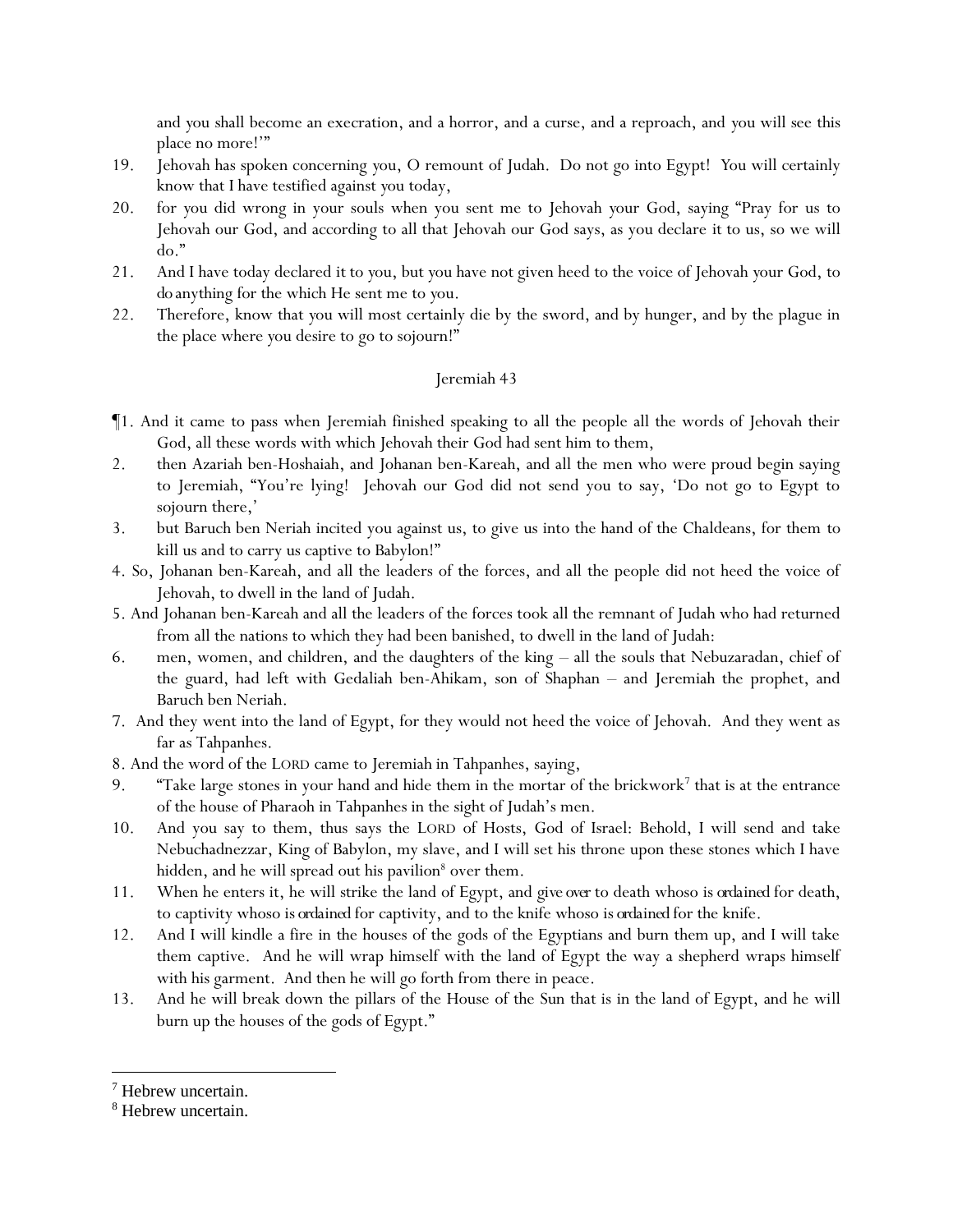- ¶1.
- 2.
- 3.
- 4.
- 5.
- 6.
- 7.
- 8.
- 9.
- 10. 11.
- 12.
- 13.
- 14.
- 15.
- 16.
- 17.
- 18.
- 19.
- 20.
- 21.
- 22. 23.
- 24.
- 25.
- 26.
- 27.
- 28.
- 29.
- 30.

## Jeremiah 45

- ¶1.
- 2.
- 3.
- 4.
- 5.

- ¶1.
- 2.
- 3.
- 4.
- 5.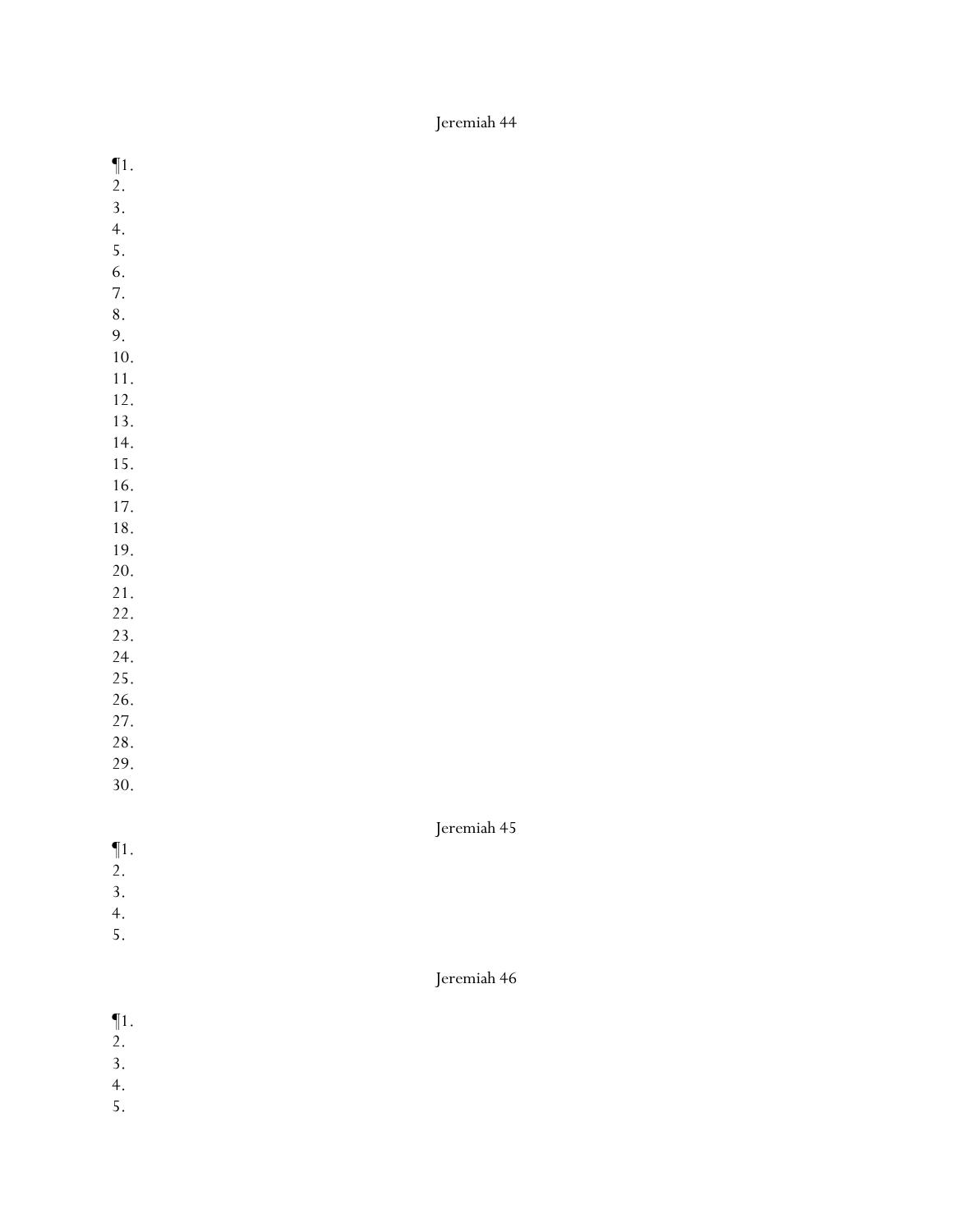- 6.
- 7.
- 8.
- 9. 10.
- 11.
- 12.
- 13.
- 14.
- 15.
- 16.
- 17.
- 18.
- 19.
- 20.
- 21.
- 22.
- 23.
- 24.
- 25.
- 26.

*compare (done) to 30:10 - on page 125*

- ¶27. But as for you, do not be afraid, O Jacob my servant, nor be dismayed, O Israel. Just watch me rescue you from afar, and your seed from the land of their captivity. And Jacob will return and have quiet and be at ease, and no one will make him afraid.
- ¶28. Do not be afraid, O Jacob my servant, says Jehovah, for I am with you! I will surely make a complete end of all the nations to which I have driven you, but I will not make a complete end of you, but will chastise you in measure, and by no means leave you unpunished.

- ¶1. 2. 3. 4. 5. 6. 7. Jeremiah 48 [against Moab]
- ¶1.
- 2.
- 3.
- 4.
- 5.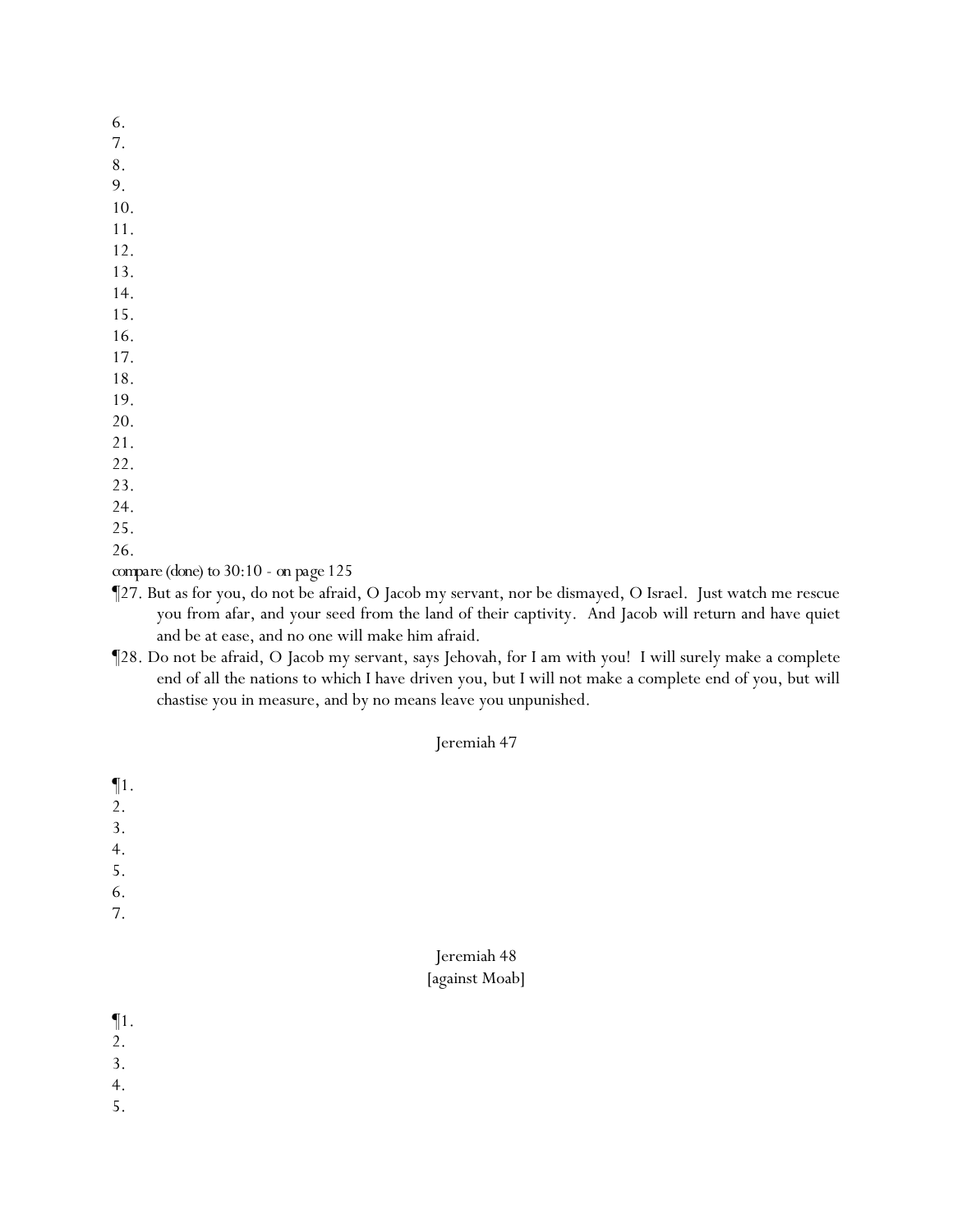- 6.
- 7.

9.

| 10. Cursed is he who does the work of the LORD deceitfully, <sup>9</sup> and cursed is he who withholds his sword |  |  |  |  |  |  |
|-------------------------------------------------------------------------------------------------------------------|--|--|--|--|--|--|
| from blood.                                                                                                       |  |  |  |  |  |  |

- 11.
- 12.
- 13.
- 14.
- 15.
- 16.
- 17.
- 18.
- 19.
- 20.
- 21.
- 22.
- 23.
- 24.
- 25.
- 26. 27.
- 28.
- 29.
- 30.
- 31.
- 32.
- 33. 34.
- 35.
- 36.
- 37.
- 38.
- 39.
- 40.
- 41.
- 42. 43.
- 44.
- 45.
- 46.
- 47.

<sup>9</sup> Or, "who does the work of the LORD with slackness".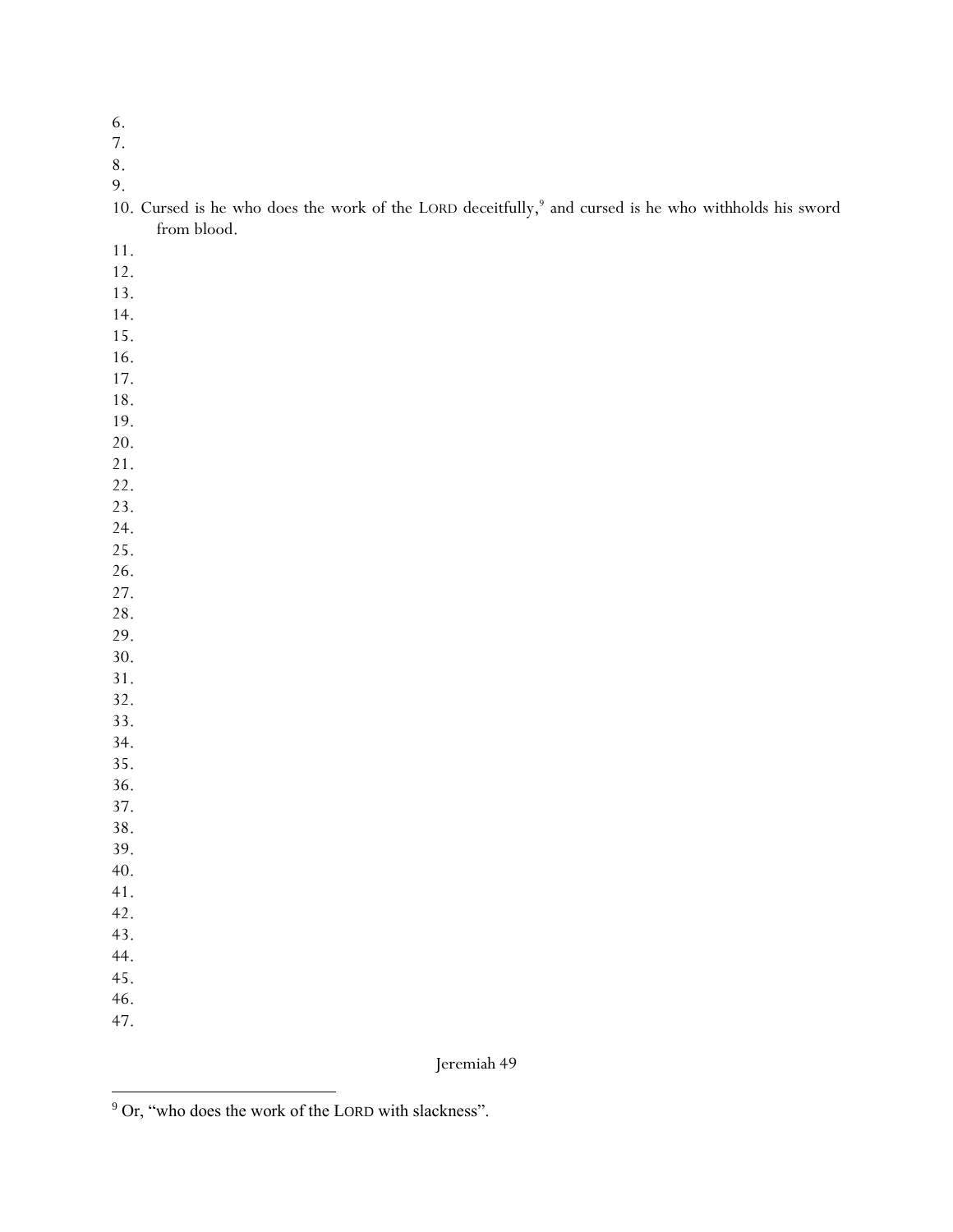[against Ammon, Edom, Syria, and others]

¶1. 2. 3. 4. 5. 6. 7. 8. 9. 10. 11. 12. 13. 14. 15. 16. 17. 18. 19. 20. 21. 22. 23. 24. 25. 26. 27. 28. 29. 30. 31. 32. 33. Wolves [not jackals] 34. 35. 36. 37. 38. 39.

Jeremiah 50

¶1. 2.

*not used*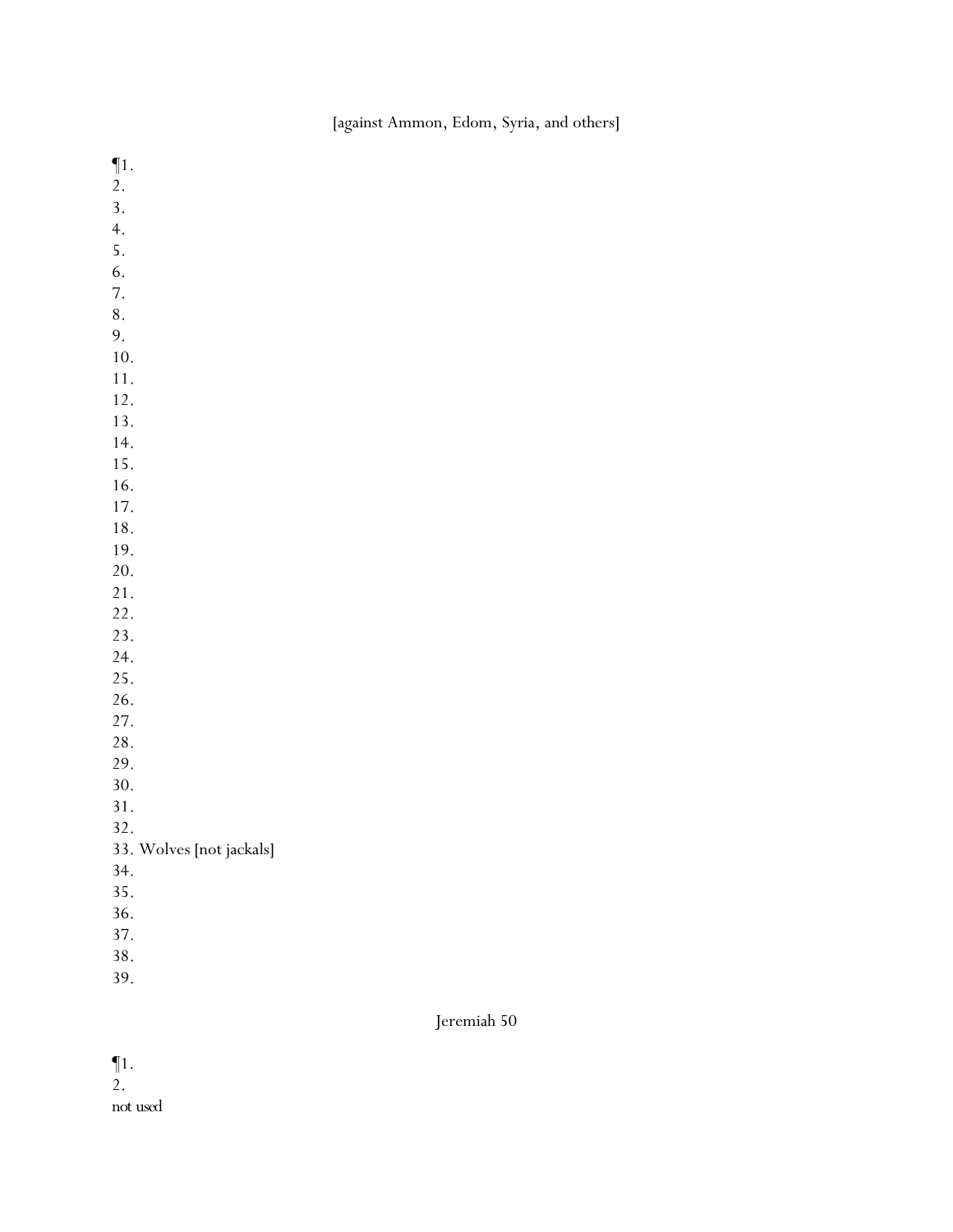- 3. For out of the north, a nation has come upon her; they will make her land a desolation, and there will not be an inhabitant in her; both man and beast will go away, grieving.
- 4. In those days and at that time, says Jehovah, the children of Israel will come, they and the children of Judah will go together, weeping as they go, and they will seek Jehovah their God.
- 5. They will ask the way to Zion, their faces turned toward it, saying, "Come! We will join ourselves<sup>10</sup> to Jehovah in an eternal covenant that will not be forgotten."
- ¶6.
- 7. All who found them ate them up, and their enemies said, "We have committed no offense!", although they had sinned against Jehovah, the habitation of righteousness, even Jehovah, the hope of our fathers.

*not used*

- 8. Flee from the midst of Babylon, and from the land of the Chaldeans come out, and be like he-goats before a flock!
- 9. For behold, I am going to stir up and bring up from the land of the north an assembly of great nations against Babylon, and they will set *the battle* in order against her; from there, she will be taken. Their arrows are like those of an expert man of war who does not return empty-handed.
- 10. And Chaldea will become plunder; all who plunder her will be satisfied, says Jehovah.

*not used*

- 11. Though you rejoice, though you exult, O plunderers of my heritage, though you skip about like a frisky heifer, or neigh like a horse,
- 12. *y*our mother will be very ashamed, and she who bore you, abashed. Behold, she will be the least of nations $^{11}$ , a wilderness, dry land, and a desert.

13.

*used last part on pg 81*

- 14. Let all who bend the bow take positions around Babylon! Shoot at her! Spare no arrow, for she has sinned against Jehovah
- 15. Raise a shout against her on every side. She has given her hand. Her foundations have fallen; her walls have been torn down. It is the vengeance of Jehovah *upon* her. Avenge *y*ourselves upon her! Just as she done, do to her!
- 16a. Cut off the sower from Babylon!

17.

18.

19.

- 20. In those days and at that time, says Jehovah, the iniquity of Israel will be sought, but it will not be there, and the sins of Judah will not be found, for I will forgive those whom I spare.
- 21. Go up against the land of Merathaim,<sup>12</sup> against her and the inhabitants of Pekod.<sup>13</sup> Kill, and devote them and their posterity to destruction, says Jehovah. And do all that I have commanded you!

22.

*used as reference "hammer"*

- 23. . . . the hammer of the whole earth
- *not used except last part and it is different on page 82*

<sup>&</sup>lt;sup>10</sup> Hebrew uncertain.

<sup>&</sup>lt;sup>11</sup> Literally, "the last".

<sup>&</sup>lt;sup>12</sup> Literally, "double rebellion".

<sup>&</sup>lt;sup>13</sup> Literally, "punishment".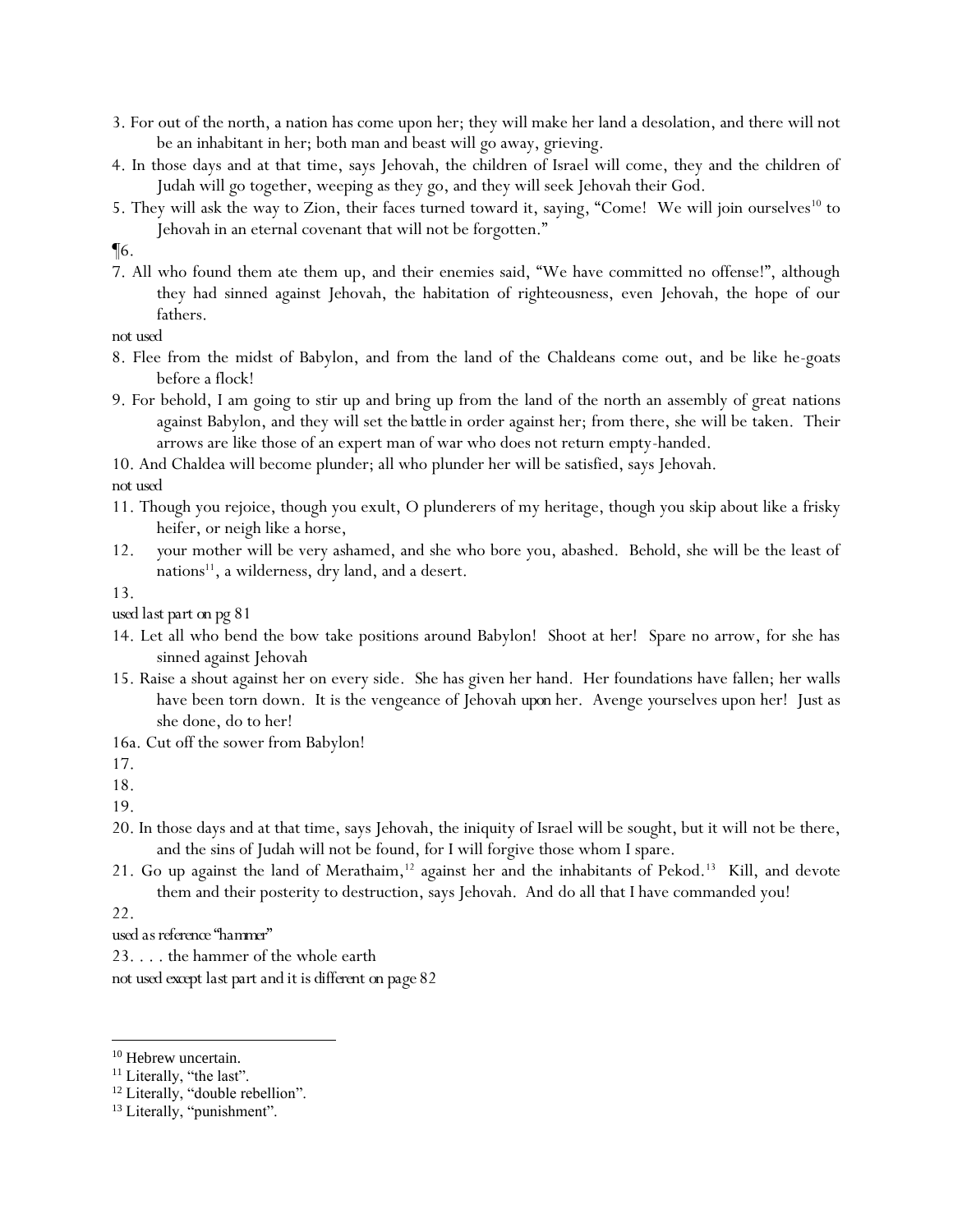24. O Babylon! You set a trap for yourself, and you have been taken, though you do not realize it. You were discovered and then caught because you strove against Jehovah.

- 26.
- 27.
- 28.
- 29. Summon archers to Babylon, all who bend the bow. Encamp about her! Let there be no escape! Repay her according to her deeds! According to all she has done, do to her, for she is insolent against the LORD, against the Holy One of Israel.

30.

*not used and the green only as a reference*

- 31. Behold, O insolent one, I am against you, says the Master, the LORD of Hosts. For your day has come, the time of your visitation.
- 32. . . . O insolent one
- 33. Thus says the LORD of Hosts: The children of Israel and the children of Judah were oppressed together, and all who took them captive held them fast; they refused to let them go.
- 34. Their Redeemer is strong; the LORD of Hosts is His name. He will mightily plead their cause, that he might give quiet to the land and disquiet the inhabitants of Babylon.
- 35. A sword is upon the Chaldeans, declares Jehovah, and upon the inhabitants of Babylon, and upon her princes, and upon her wise men.

36.

- 37.
- 38.
- 39. Hyena

40a. as when God overthrew Sodom and Gomorrah and their neighbors, says the LORD.

- 41.
- 42. cp. 6:23
- 43.
- 44.
- 45.

46.

## Jeremiah 51

- ¶1. Thus says Jehovah: Behold, I am stirring up a destroying spirit against Babylon and against those who dwell in the midst of those who rise up against me.<sup>14</sup>
- 2.
- 3.
- 4.
- 5. For Israel has not been forsaken, nor Judah, by his God, the LORD of Hosts, though their land has been full of sin against the Holy One of Israel.
- 6. Flee from the midst of Babylon, and each of *y*ou deliver his soul! Do not be destroyed because of her iniquity! For this is the time of Jehovah's vengeance; He is giving her what is due.
- 7. Babylon has been a golden cup in the hand of Jehovah, making all the earth drunk. The nations have drunk of her wine; that is why the nations act like madmen.

*not used*

<sup>25.</sup>

<sup>&</sup>lt;sup>14</sup> Hebrew obscure.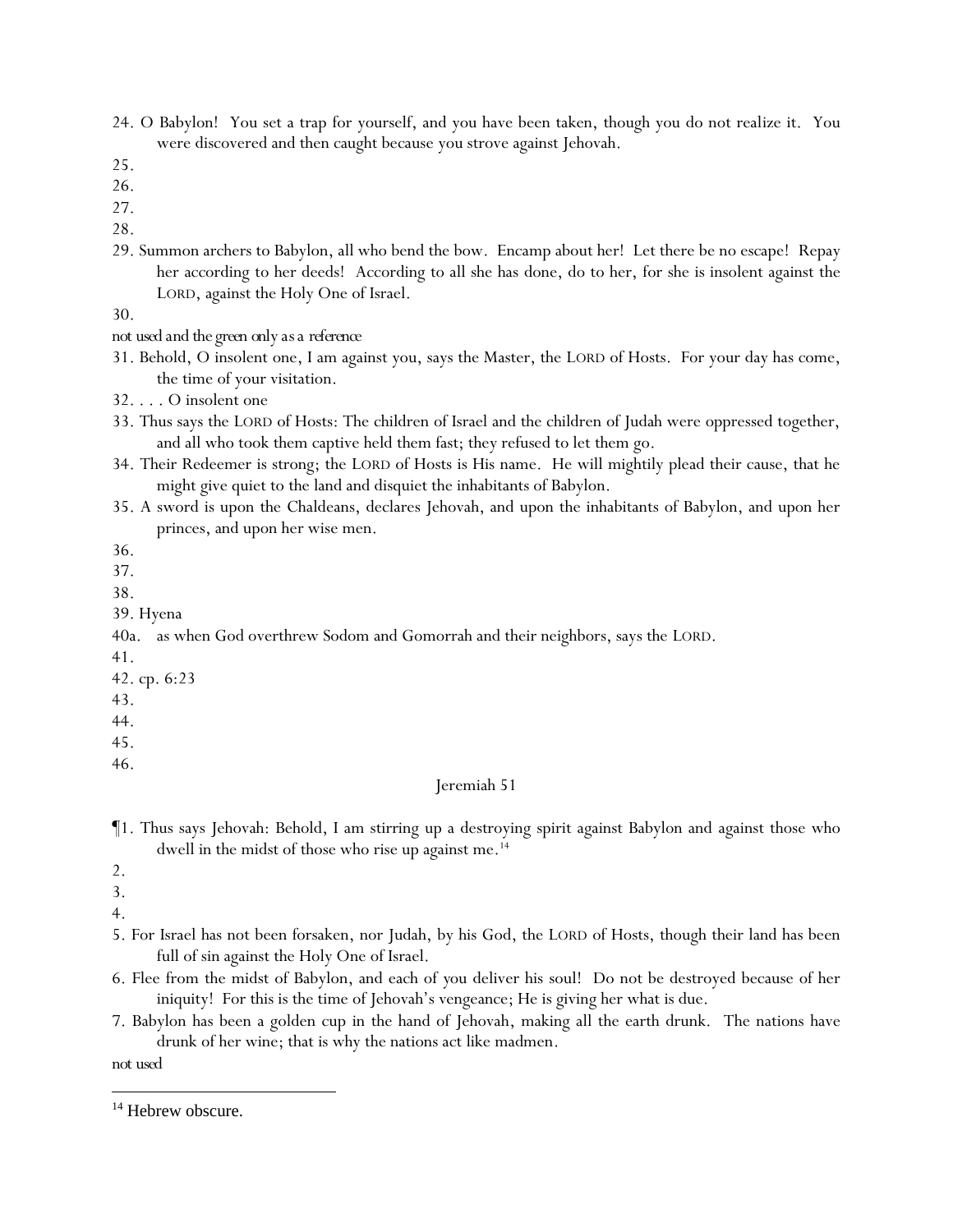9. We would have healed Babylon, but she is not healed. Leave her, and let each of us go to his land, for her judgment has reached to heaven, and has risen to the clouds.

10.

#### *not used only as a reference pg 81*

11. Polish the arrows! \_\_\_?\_\_\_ the shields! Jehovah has stirred up the spirit of kings of the Medes because His plan concerning Babylon is to destroy her, for that is Jehovah's vengeance, vengeance for His temple.

12.

*used in footnote, page 78 only "abundant in treasures" the rest is referenced*

13. O woman who dwells upon many waters, abundant in treasures! Your end has come, the due for your unjust gain.

14.

15.

16.

- Richard and Amy
- 17. Every man is brutish in knowledge; every refiner is put to shame by *his* idol, for his molded image is a lie, and there is no spirit in them.
- 18.They are vanity, the workmanship of contemptible men. In the time of their visitation, they will perish.
- 19. The portion of Jacob is not like them, for He is the Molder of everything, and *Israel is* the rod of His inheritance. The LORD of Hosts is His name.

20.

21.

22.

- 23.
- 24. I will recompense Babylon and all who dwell in Chaldea for their evil which they have done in Zion before *y*our eyes.

*not used*

¶25. Behold, I am against you, O destroying mountain that destroys all the earth, says Jehovah. I will stretch out my hand against you, and roll you down from the rocks, and make you a burned-out mountain.

26.

- 27.
- 28.
- 29.

30.

- 31. 32.
- 33.

34.

*not used*

- 35. "The violence done to me and my kinsmen be upon Babylon," will the inhabitant of Zion say. And Jerusalem will say, "My blood be upon those who dwell in Chaldea!"
- 36. For thus says Jehovah: "Behold, I will plead your cause, and I will fully avenge you. I will make her sea desolate, and dry up her fountain."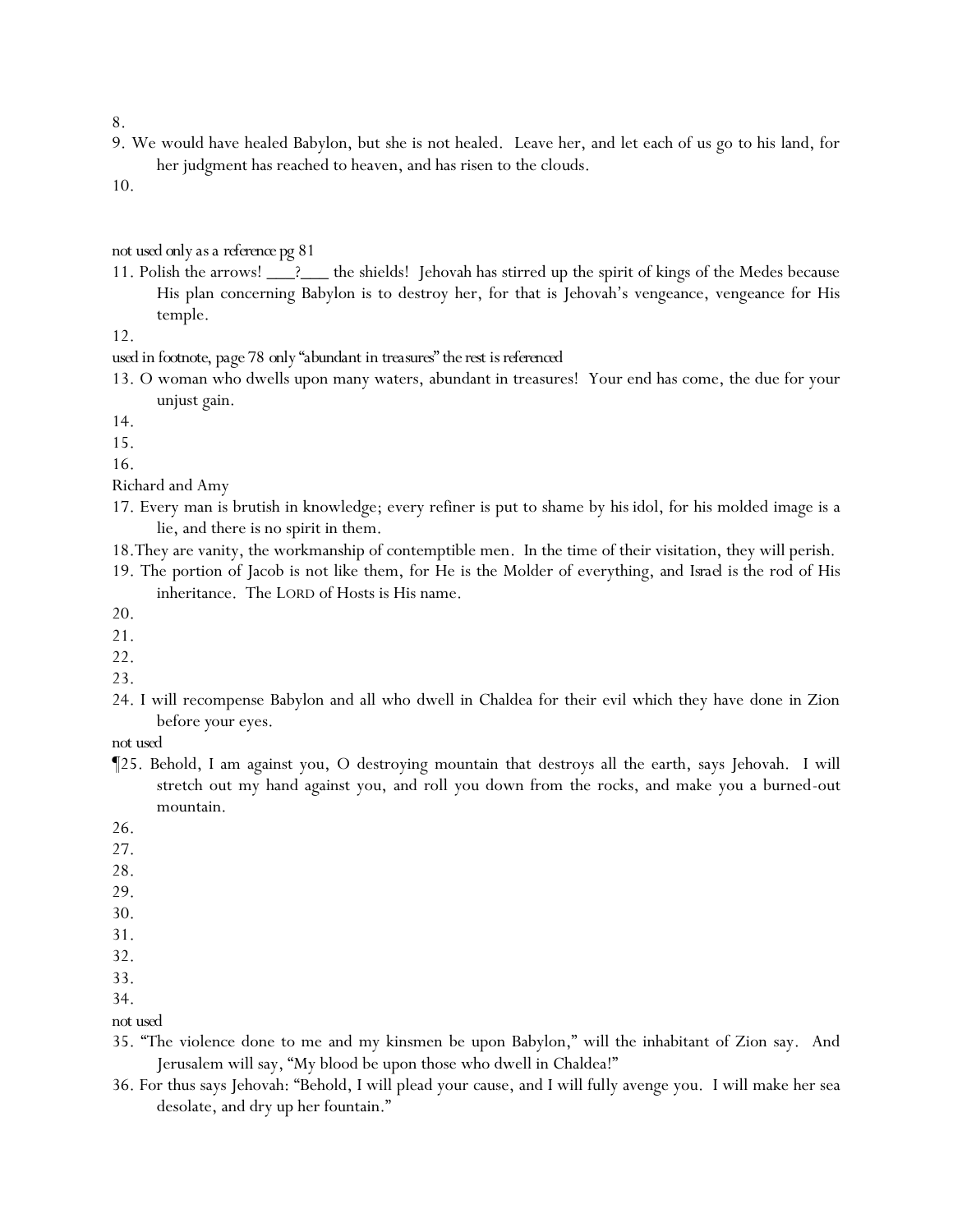37. Wolves [not jackals]

38.

39.

40.

- 41. How is Sheshach taken, the praise of the whole earth captured! How has Babylon become a desolation among the nations!
- 42. The sea has come up over Babylon with its roaring billows, and she is overwhelmed.

43.

44.

*used page 83*

45. Come out of her, my people, and let each one save his soul from the fierce anger of Jehovah!

46. 47.

- 48. Then heaven and earth and all that is in them will shout with joy over Babylon because the destroyers are coming against her from the north," says Jehovah.
- 49. As at Babylon the slain of Israel fell, so at Babylon will the slain of all the earth fall.
- 50. You who have escaped the sword, go! Do not stand still! Remember the LORD from afar, and let Jerusalem arise in your heart!

51.

52.

53. Though Babylon ascend to the heavens, and though she fortify her lofty stronghold, destroyers from me will enter in to her, says Jehovah.

54.

- 55.
- 56.
- 57.
- 58.
- 59.
- 60.
- 61.
- 62.
- 63.

64.

- ¶1.
- 2.
- 3.
- 4.
- 5.
- 6.
- 7.
- 8.
- 9.
- 10.
- 11.